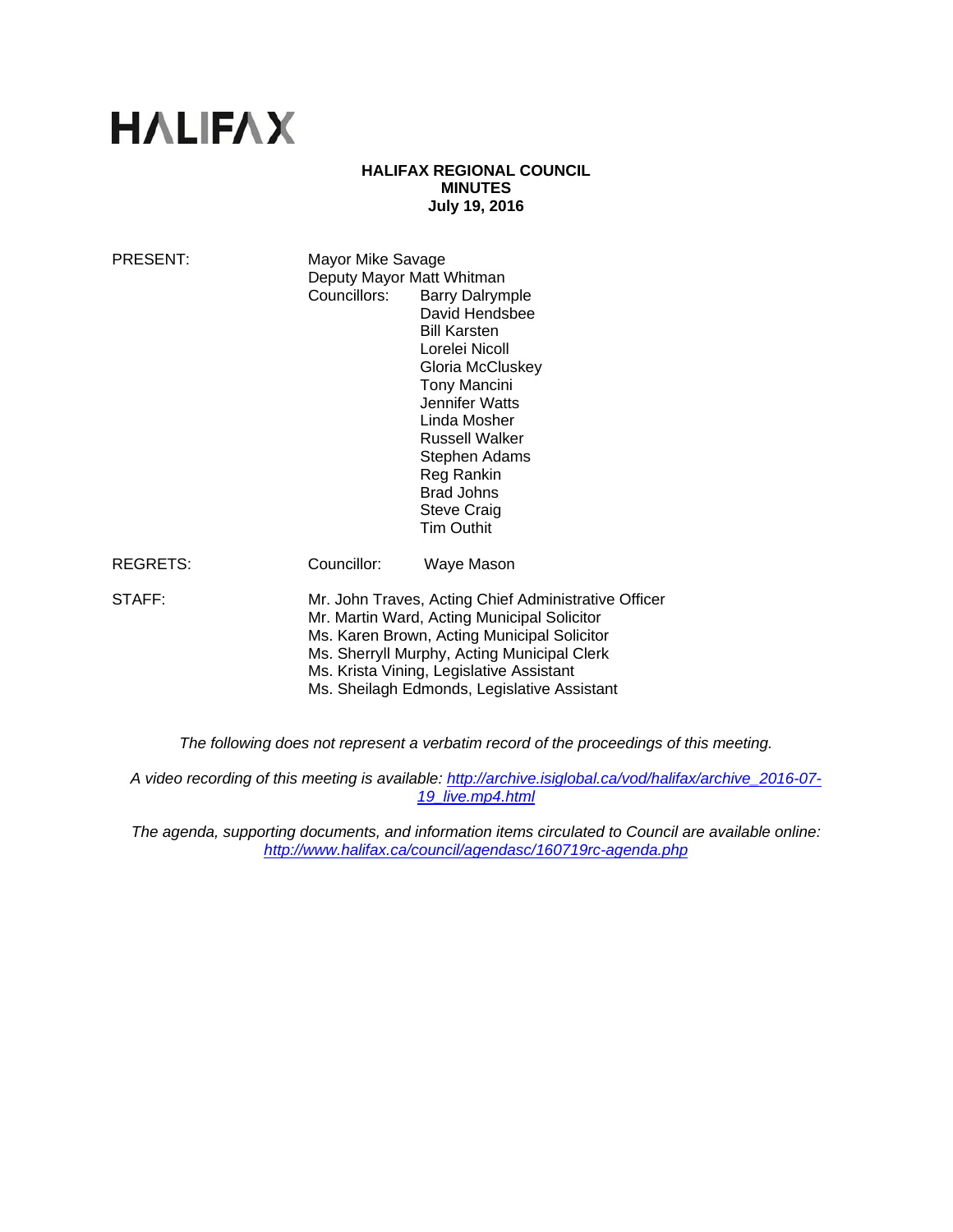*The meeting was called to order at 10:00 a.m., and recessed at 12:03 p.m. Council reconvened at 1:00 p.m. Council recessed again at 2:50 p.m. and reconvened at 3:13 p.m. Council moved into an In Camera (In Private) session at 3:47 p.m. and reconvened at 4:59 p.m. Council adjourned at 5:06 p.m.*

# **1. CALL TO ORDER**

The Mayor called the meeting to order at 10:00 a.m. and Council stood for a moment of reflection.

## **2. SPECIAL COMMUNITY ANNOUNCEMENTS & ACKNOWLEDGEMENTS**

Councillors noted a number of special community announcements and acknowledgements.

# **3. APPROVAL OF MINUTES – June 14 and 21, 2016**

MOVED by Councillor McCluskey, seconded by Councillor Nicoll

## **THAT the minutes of June 14 and 21, 2016 be approved as presented/amended.**

## **MOTION PUT AND PASSED.**

# **4. APPROVAL OF THE ORDER OF BUSINESS AND APPROVAL OF ADDITIONS AND DELETIONS**

Additions:

- 17.1 Award Unit Price Tender No. 16-219, Asphalt Overlays Phase 2 Various Locations
- 17.2 Councillor Adams Fire Station Nos. 62 and 63

The Clerk noted that there were revised motions for items 14.6.1, 14.7.1 and 14.7.2 to remove reference to a joint public hearing. Due to the timings of the hearings, Council will consider the Municipal Planning Strategy (MPS) amendments and Community Councils will hold public hearings on the Development Agreements after the Fall Municipal election.

Councillor Mosher requested Information Item 4 - Memorandum from the Director of Transportation and Public Works dated June 21, 2016 be added to the July 26, 2016 Council agenda, to which Council agreed.

Councillor Rankin requested Item 15.1 – Motion of Councillor Rankin be deleted from the agenda, to which Council agreed.

Councillor Rankin gave Notice of Motion at this time.

# **18.1 Councillor Rankin**

"TAKE NOTICE that, at the next meeting of Halifax Regional Council to be held on July 26, 2016, I propose to move a motion to direct staff to:

- 1. Initiate the public consultation and hearing process for an amendment to the Regional Municipal Planning Strategy to amend the concept plan (Map 11) for Blue Mountain-Birch Cove Lakes Regional Park with an established south-eastern boundary of the Blue Mountain-Birch Cove Lakes Regional Park area as pertaining to the Highway 102 West Corridor (lands of Annapolis Group Inc. and Susie Lake Developments Inc. and its associated companies): and further, that the Park Concept 3A showing the outlines of the proposed boundaries be made available to the public and advertised as the proposed park boundary for this process.
- 2. That, recognizing that adjacent development may affect the achievement of park objectives, their timing and cost, Council initiate and proceed with secondary planning for the Highway 102 West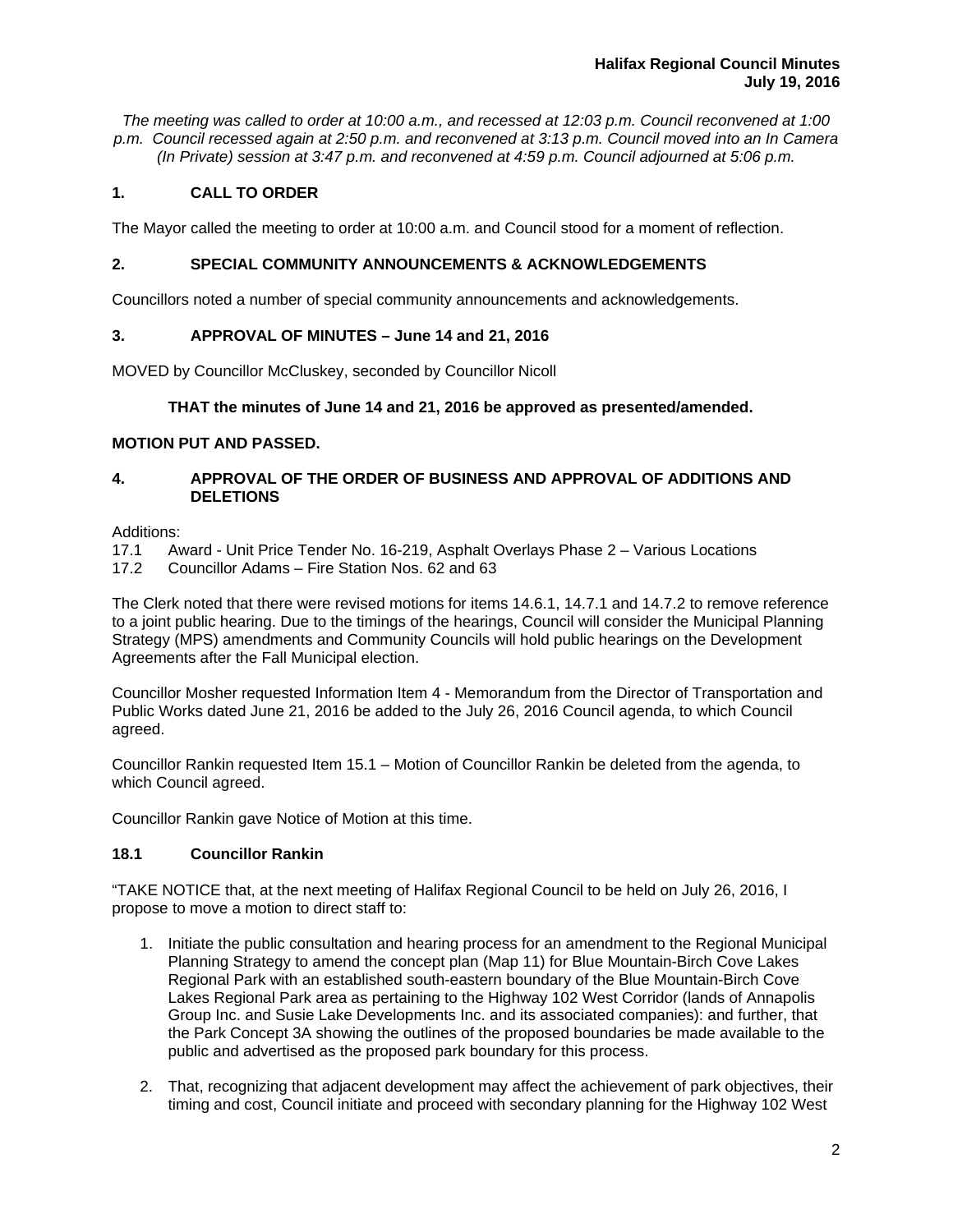Corridor lands not within the proposed park boundary in concert with the public consultation and hearing process to establish the Regional Park boundary; and further that if through the public consultation and hearing processes lands are identified as not required for park purposes these lands may be included for secondary planning with the timing of development to be addressed through appropriate phasing.

3. That Council direct staff to return identifying the land which HRM requires for Regional Park purposes within two years of this resolution."

In response to questions raised on the Park Concept 3A being made available to the public, Mr. Martin Ward, Acting Municipal Solicitor, advised that Legal Services would need to review the legal implications of the proposal before the map could be released to the public.

MOVED by Councillor Watts, seconded by Councillor Mancini

#### **THAT the Park Concept 3A as identified in the Notice of Motion of Councillor Rankin be made available for the public for the July 26, 2016 Council session.**

Mr. Ward ruled the **MOTION OUT OF ORDER** as the legal review would determine how the map would be addressed.

MOVED by Councillor Rankin, seconded by Councillor Mancini

#### **THAT the agenda be approved as amended.**

Two-third majority vote required.

#### **MOTION PUT AND PASSED.**

## **5. BUSINESS ARISING OUT OF THE MINUTES**

In response to questions raised, Mr. Jon Traves, Acting Chief Administrative Officer indicated he would inquire and provide a status update directly to Councillor McCluskey on the following:

- The staff report to the Community Planning and Economic Development Standing Committee regarding Regina & Saskatoon housing development incentives
- Council's motion directing staff to implement a renewed education campaign that provides rules and regulations for open air burning in Halifax Regional Municipality
- **6. CALL FOR DECLARATION OF CONFLICT OF INTERESTS NONE**
- **7. MOTIONS OF RECONSIDERATION NONE**
- **8. MOTIONS OF RESCISSION NONE**
- **9. CONSIDERATION OF DEFERRED BUSINESS NONE**
- **10. NOTICES OF TABLED MATTERS NONE**
- **11. HERITAGE HEARING 1:00 P.M.**
- **11.1 Case H00429 Request to Register 50 Woodlawn Road, Dartmouth as a Municipal Heritage Property**

This matter was addressed later in the meeting, see page 9.

## **12. CORRESPONDENCE, PETITIONS & DELEGATIONS**

**12.1 Correspondence**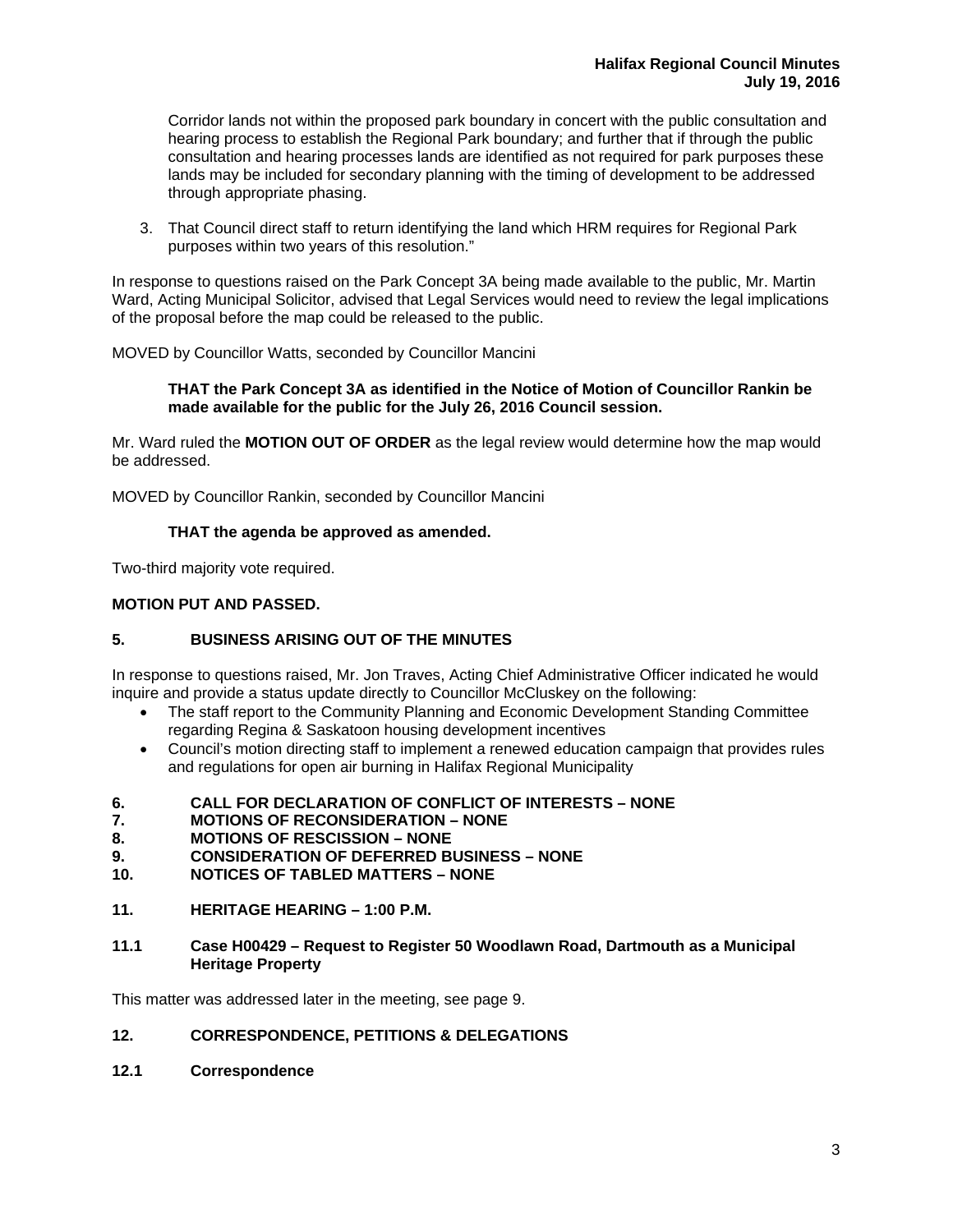Correspondence was received for items 14.1.2, 14.1.7, 14.5.1, 14.5.3, 14.6.1 and 15.1. This correspondence was circulated to members of Regional Council.

The Clerk noted that the deadline for receiving correspondence for items 14.1.7, 14.1.8 and 14.1.9, which are all being considered today for Second Reading, is noon today and therefore Council should wait until this deadline has passed to consider these items, to which Council agreed.

For a detailed list of correspondence received refer to the specific agenda item.

## **12.2 Petitions – None**

- **13. INFORMATION ITEMS BROUGHT FORWARD NONE**
- **14. REPORTS**
- **14.1 CHIEF ADMINISTRATIVE OFFICER**
- **14.1.1 Award Request for Proposal P15-372 Hosted Contact Management Solution Citizen Contact Centre**

The following was before Council:

A staff recommendation report dated June 24, 2016

MOVED by Councillor Craig, seconded by Deputy Mayor Whitman

## **THAT Halifax Regional Council:**

- **1. Award Request for Proposal P15-372 Hosted Contact Management Solution Citizen Contact Centre to Telus Canada for a five (5) year term at a total estimated cost of \$1,154,446 including net HST with funding from Project Account No. CI990017 and operating account A421 as outlined in the Financial Implications section of the staff report dated June 24, 2016.**
- **2. Direct the CAO to execute the contract with Telus Canada, subject to the final negotiation of terms acceptable to the CAO, receipt of Ministerial approval, and approval to form and authority by Legal Services.**
- **3. Delegate the authority to increase or decrease the number of user licenses in the contract over its term to the CAO or their delegate, subject to budget availability.**

# **MOTION PUT AND PASSED UNANIMOUSLY.**

Not present: Councillors Dalrymple, Mason and Mosher

#### **14.1.2 Award – Request for Proposal P16-034, Parking Enforcement**

The following was before Council:

- A staff recommendation report dated May 27, 2016
- Correspondence from Gary Hurst

MOVED by Councillor Watts, seconded by Councillor Mancini

**THAT Halifax Regional Council award RFP #P16-034, Parking Enforcement to G4S for a period of up to five (5) years, renewable on an annual basis subject to performance, operational requirements and budget availability at a first year cost of \$840,048 net HST included with funding from Operating Account A315-6399.**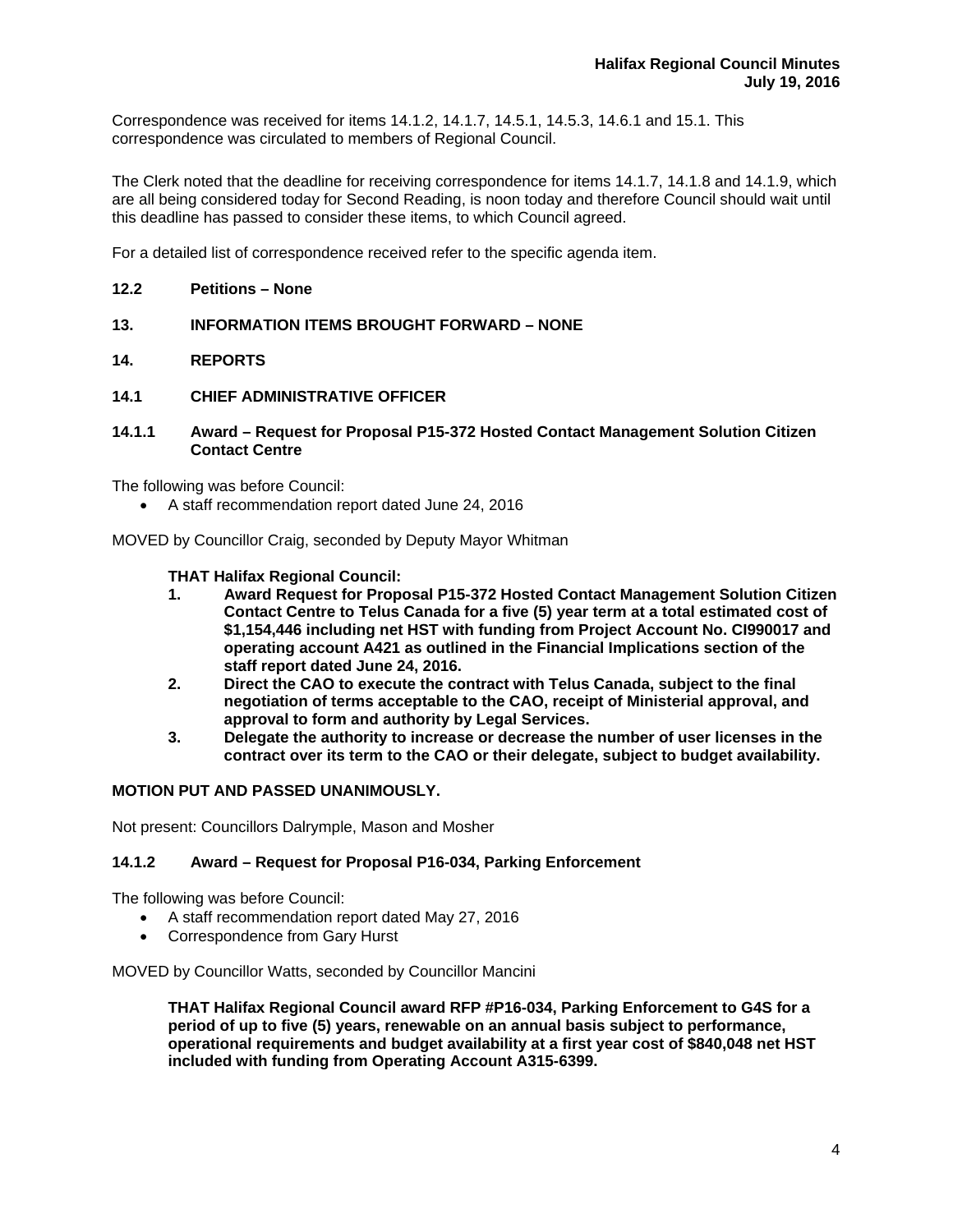Councillor Watts spoke against the motion, commenting on the issues with parking. She recognized the scoring of the Commissionaires NS bid and noted the importance of interacting with the public on the street in relation to the implementation of parking enforcement.

In consultation with the Acting Chief Administrative Officer, it was MOVED by Councillor Watts, seconded by Councillor Nicoll

#### **THAT Halifax Regional Council defer the award of RFP P16-034, Parking Enforcement and request a staff report to review the Commissionaires NS bid.**

During the discussion of the deferral it was noted that there was an \$11,000 difference between the existing provider and the recommended proponent's bid. Staff confirmed that transition costs were not considered in the evaluation. Council questioned whether the \$11,000 savings was a sufficient enough reason to move to a new provider.

# **MOTION TO DEFER PUT AND PASSED UNANIMOUSLY.**

Not present: Councillors Dalrymple and Mason

## **14.1.3 Award – Tender No. 16-183 Facility Asphalt Recapitalization**

The following was before Council:

A staff recommendation report dated June 21, 2016

MOVED by Councillor McCluskey, seconded by Councillor Nicoll

**THAT Halifax Regional Council award Tender No. 16-183, Asphalt Recapitalization, to the lowest bidder meeting specifications, Ocean Contractors for a Total Price of \$713,317 net HST included, with funding from Project No. CB000002 – Multi-District Facilities and CBX01271 – Site Works as outlined in the Financial Implications section of the staff report dated June 21, 2016.** 

#### **MOTION PUT AND PASSED UNANIMOUSLY.**

Not present: Councillors Dalrymple, Mason and Johns

#### **14.1.4 Sole Source Award – Regional Household Travel Survey**

The following was before Council:

A staff recommendation report dated June 22, 2016

MOVED by Councillor Outhit, seconded by Councillor Rankin

**THAT Halifax Regional Council, in accordance with the Sole Source Policy (Administrative Order 35, Section 8(11A), subsections ((k) attached), award the sole source undertaking of a Regional Household Travel Survey to the Dalhousie Transportation Collaboratory (DalTRAC) at a cost of \$312,552 (including net HST) with funding from cost centre R951 (Order MPLAN005) as outlined in the Financial Implications section of the staff report dated June 22, 2016.** 

In response to questions raised, it was noted that the Survey would not necessarily inform the initial stage of the Integrated Mobility Plan but that the data outcome will continue to support ongoing transportation modeling tasks. The data will be shared between the Municipality and DalTRAC.

# **MOTION PUT AND PASSED UNANIMOUSLY.**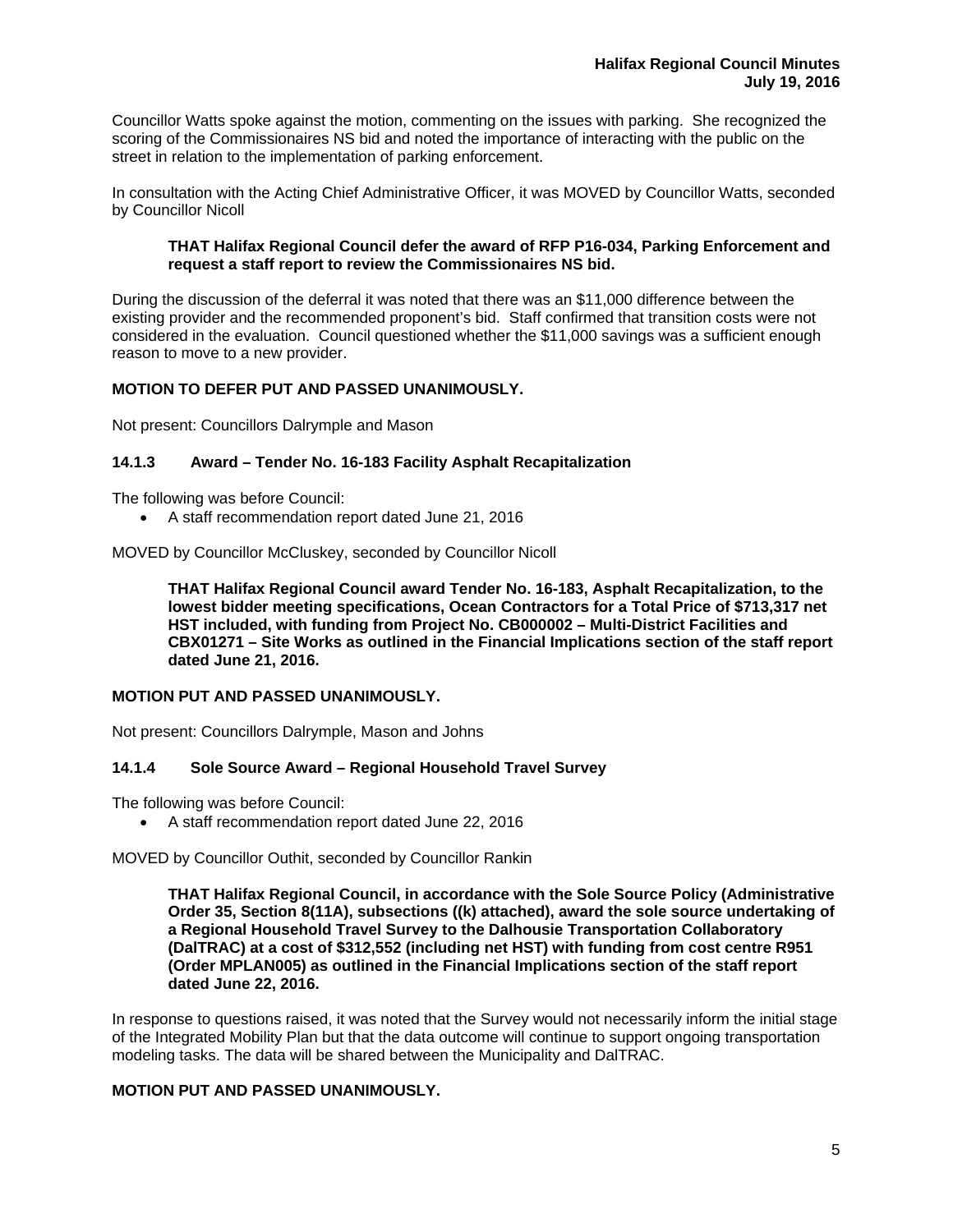Not present: Councillors Dalrymple, Mason and Johns

## **14.1.5 Reinstatement of Contract, Oracle Database**

The following was before Council:

A staff recommendation report dated June 23, 2016

MOVED by Councillor Nicoll, seconded by Councillor Mancini

## **THAT Halifax Regional Council:**

- **1. Approve a one year renewal of the enterprise license agreement for Oracle Enterprise Software with Oracle Canada ULC, for a total of cost of \$129,632 (net HST included) with funding from Operating Account A732 as outlined in the Financial Implications section of the staff report dated June 23, 2016.**
- **2. Direct the Chief Administrative Officer to execute the Oracle License Agreement/Sales Order with Oracle Canada ULC per the Financial Implications section of the staff report dated June 23, 2016 and subject to legal approval of the contract, to form and authority.**
- **3. Delegate the authority to approve and execute further extensions, additions, renewals and reinstatements of the Oracle License Agreement to the Chief Administrative Officer or their delegate for the life of the solution subject to budget availability and legal approval of the contract to form and authority.**

## **MOTION PUT AND PASSED UNANIMOUSLY.**

Not present: Councillors Dalrymple, Mason and Johns

## **14.1.6 Bus Replacement Project Contribution Agreement – Building Canada Fund**

The following was before Council:

A staff recommendation report dated June 10, 2016

MOVED by Councillor Rankin, seconded by Councillor Karsten

**THAT Halifax Regional Council authorize the Mayor and Municipal Clerk to sign the attached Contribution Agreement with the Federal Minister of Infrastructure, Communities and Intergovernmental Affairs, to receive funding for a number of bus replacements under the Building Canada Fund.** 

## **MOTION PUT AND PASSED UNANIMOUSLY.**

Not present: Councillors Dalrymple, Mason and Johns

**14.1.7 Second Reading Proposed By-Law A-404 – Amendments to By-Law A-400, Respecting Alternative Voting – Elections By-Law** 

This item was addressed later in the meeting, see page 9.

**14.1.8 Second Reading Proposed By-law M-200, Respecting Minimum Standards for Residential Occupancies and Administrative Order 15, Respecting License, Permit and Processing Fees** 

This matter was addressed later in the meeting, see page 9.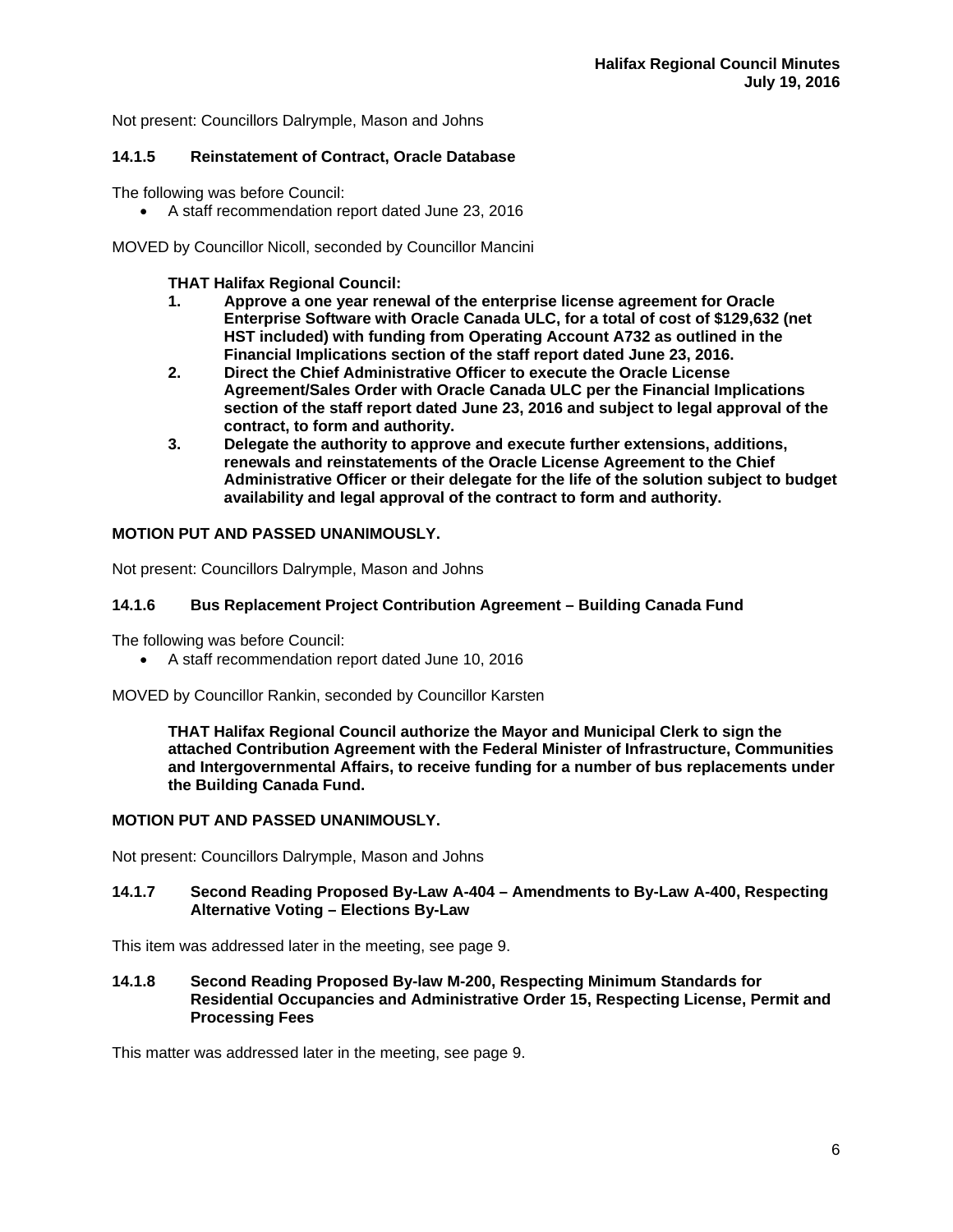## **14.1.9 Second Reading Proposed By-Law A-701, Amendment to By-law A-700, Respecting Animals and Responsible Pet Ownership – Amend By-law A-700 to Exempt Bees**

This matter was addressed earlier in the meeting, see page 10.

# **14.2 AUDITOR GENERAL**

## **14.2.1 Annual Report for the Period Ending – March 31, 2016 (Presentation)**

The following was before Council:

- An annual report from the Auditor General for the period ending March 31, 2016
- A copy of the Auditor General's presentation

Mr. Larry Munroe, Auditor General presented his annual report for the period ending March 31, 2016 to Council.

Mayor Savage thanked Mr. Munroe for his work with the Municipality and went on to thank the auditing team. A round of applause was given.

MOVED by Councillor Mosher, seconded by Councillor Karsten

## **THAT Halifax Regional Council adopt the annual report for the period ending March 31, 2016 from the Office of the Auditor General, Halifax Regional Municipality.**

## **MOTION PUT AND PASSED UNANIMOUSLY.**

Not present: Councillors Dalrymple, Hendsbee and Mason

# **14.3 AUDIT AND FINANCE STANDING COMMITTEE**

## **14.3.1 Award Request for Proposal (RFP) 15-190 Halifax Regional Police (HRP) Facility Replacement Business Case**

The following was before Council:

 A recommendation report submitted by the Chair of the Audit & Finance Standing Committee dated June 24, 2016 with attached staff report dated April 4, 2015

MOVED by Councillor Mosher, seconded by Councillor Mancini

#### **THAT Halifax Regional Council:**

- **1. Award RFP P15-190 HRP Facility Replacement Business Case to the highestscoring proponent, Rebanks, Pepper and Littlewood Architects Ltd. for a total cost of \$ 202,106 (net HST included); and**
- **2. Approve an unbudgeted withdrawal in the amount of \$202,106 from the Potential Strategic Project Reserve, Q126, as outlined in the Financial Implications section of the staff report dated April 4, 2016.**

#### **MOTION PUT AND PASSED UNANIMOUSLY.**

Not present: Councillors Dalrymple, Hendsbee, McCluskey and Mason

## **14.3.2 Year End Financial Statements**

The following was before Council:

 A recommendation report submitted by the Chair of the Audit & Finance Standing Committee dated July 6, 2016 with attached staff report dated June 8, 2016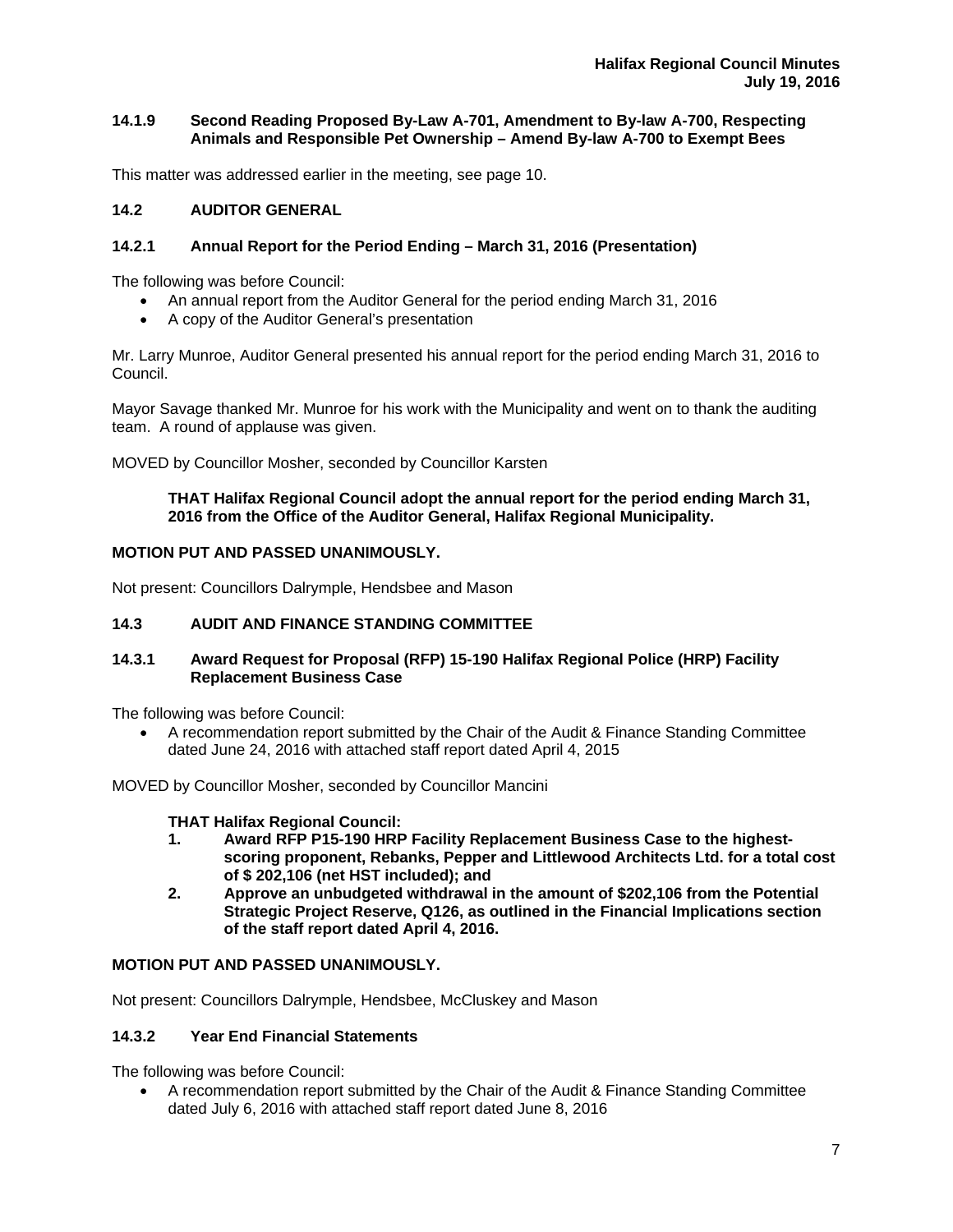A revised copy of the consolidated financial statements of the Halifax Regional Municipality for the year ended March 31, 2016

MOVED by Councillor Mosher, seconded by Deputy Mayor Whitman

**THAT Halifax Regional Council approve:** 

- **1. The financial statements of the Halifax Regional Municipality Miscellaneous Trust Funds for the year ended March 31, 2016;**
- **2. The Revised Consolidated Financial Statements of the Halifax Regional Municipality for the year ended March 31, 2016;**
- **3. The Statement of General Rate Surplus of the Halifax Regional Municipality for the year ended March 31, 2016;**
- **4. Transfers of \$5,430,627, as outlined below, to reduce the general rate surplus to zero:** 
	- **Capital Project CTU00530, Mount Hope Interchange \$4,234,678**
	- **Police Officer On the Job Injury reserve, Q323 \$50,000**
	- **Capital Surplus reserve, Q103 \$214,000**
	- **Operating Surplus reserve, Q328 \$931,949**
- **5. The appointment of KPMG to be the External Auditors for the fiscal year ended March 31, 2017.**

Questions were raised around funding for the Seniors' Snow Removal Program and looking at the Capital and Operating Surplus reserves. It was noted that the year-end allocations reflect existing commitments.

#### **MOTION PUT AND PASSED.** (13 in favour, 1 against)

In favour: Mayor Savage, Deputy Mayor Whitman, Councillors Karsten, Nicoll, McCluskey, Mancini, Watts, Mosher, Walker, Adams, Rankin, Craig and Outhit

Against: Councillor Johns

Not present: Councillors Dalrymple, Hendsbee and Mason

MOVED by Councillor Watts, seconded by Deputy Mayor Whitman

#### **THAT Halifax Regional Council request a staff report on the status of the parking lot items for the 2016/17 budget discussions.**

Council entered into discussion with members speaking in support and against the motion, with questions being raised around the rationale and the timeframe for setting the 2017/18 budget.

**MOTION PUT AND PASSED.** (9 in favour, 4 against)

In favour: Deputy Mayor Whitman, Councillors Mancini, Watts, Mosher, Walker, Adams, Rankin, Craig and Outhit

Against: Mayor Savage and Councillors Karsten, McCluskey and Johns

Not present: Councillors Dalrymple, Hendsbee, Nicoll and Mason

Council recessed at 12:03 p.m. and reconvened at 1:00 p.m.

Item 11.1 Heritage Hearing for Case H00429 was addressed at this time.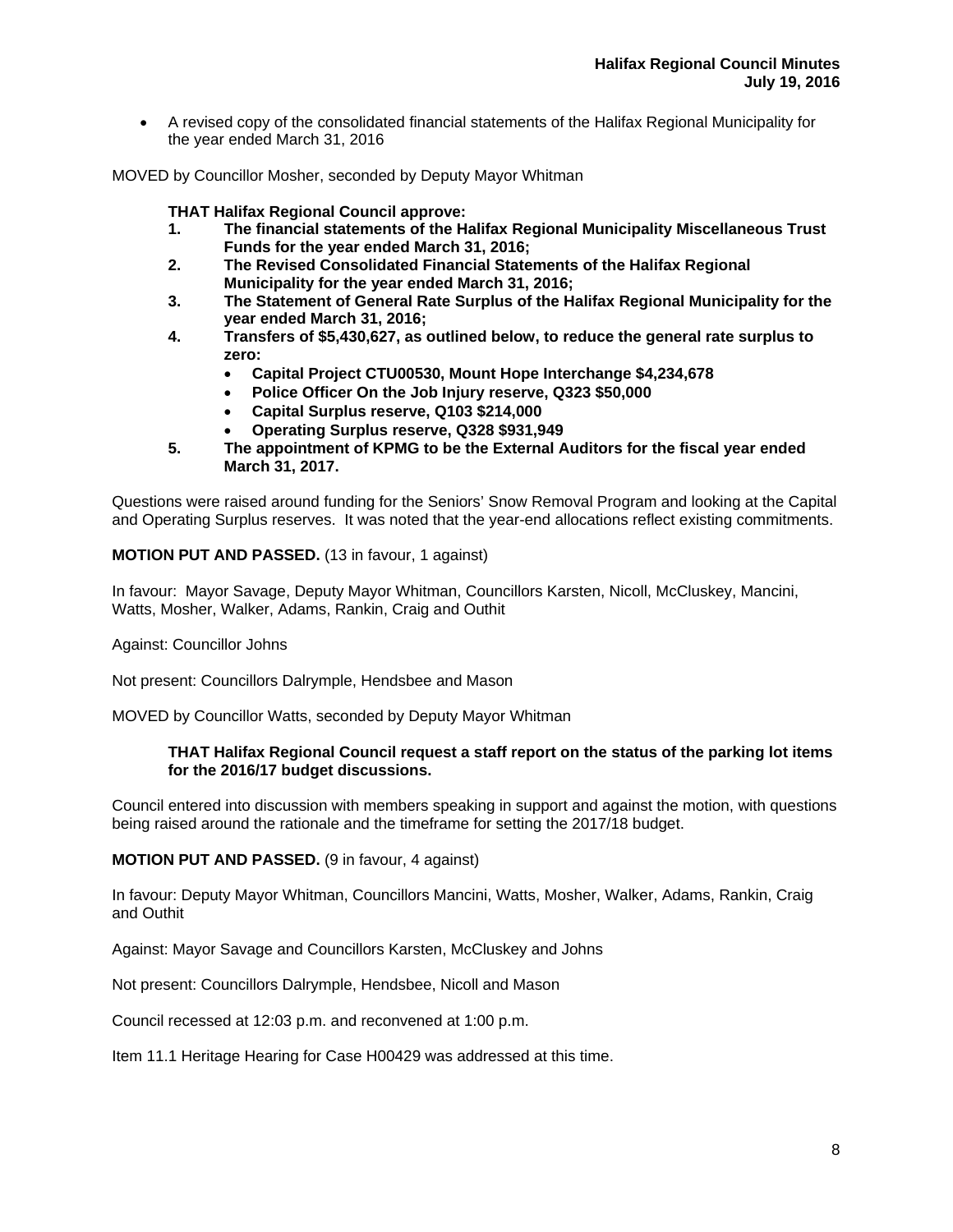## **11.1 Case H00429 – Request to Register 50 Woodlawn Road, Dartmouth as a Municipal Heritage Property**

The following was before Council:

- A recommendation report submitted by the Chair of the Heritage Advisory Committee dated March 31, 2016 with attached staff report dated January 26, 2016
- **Extract of the Regional Council minutes dated April 12, 2016**
- A copy of the staff presentation

Ms. Shilo Gempton, Heritage Planner presented the application by Mr. Ross Osborne on behalf of the Woodlawn Cemetery Company to register 50 Woodlawn Road, Dartmouth as a municipal heritage property. Ms. Gempton noted that the applicants were present but did not wish to speak.

MOVED by Councillor Nicoll, seconded by Councillor McCluskey

## **THAT the heritage hearing close.**

## **MOTION PUT AND PASSED.**

MOVED by Councillor Mancini, seconded by Councillor McCluskey

**THAT Halifax Regional Council approve the registration of 50 Woodlawn Road, Dartmouth as shown on Map 1 of the staff report dated January 26, 2016, as a municipal heritage property.** 

#### **MOTION PUT AND PASSED UNANIMOUSLY.**

Not present: Councillor Dalrymple, Hendsbee and Mason

Items 14.1.7, 14.1.8 and 14.1.9 were addressed at this time.

## **14.1.7 Second Reading Proposed By-Law A-404 – Amendments to By-Law A-400, Respecting Alternative Voting – Elections By-Law**

The following was before Council:

- A staff recommendation report dated May 25, 2016
- Extract of Draft Regional Council draft minutes dated June 14, 2016
- Correspondence from Pete Smith

MOVED by Councillor Craig, seconded by Councillor Outhit

**That Halifax Regional Council adopt By-law A-404, further amending By-law A-400, the Alternative Voting By-law, as set out in Attachment 2 of the staff report dated May 25, 2016.** 

## **MOTION PUT AND PASSED UNANIMOUSLY.**

Not present: Councillors Dalrymple, Hendsbee and Mason

**14.1.8 Second Reading Proposed By-law M-200, Respecting Minimum Standards for Residential Occupancies and Administrative Order 15, Respecting License, Permit and Processing Fees** 

The following was before Council:

A staff recommendation report dated April 15, 2016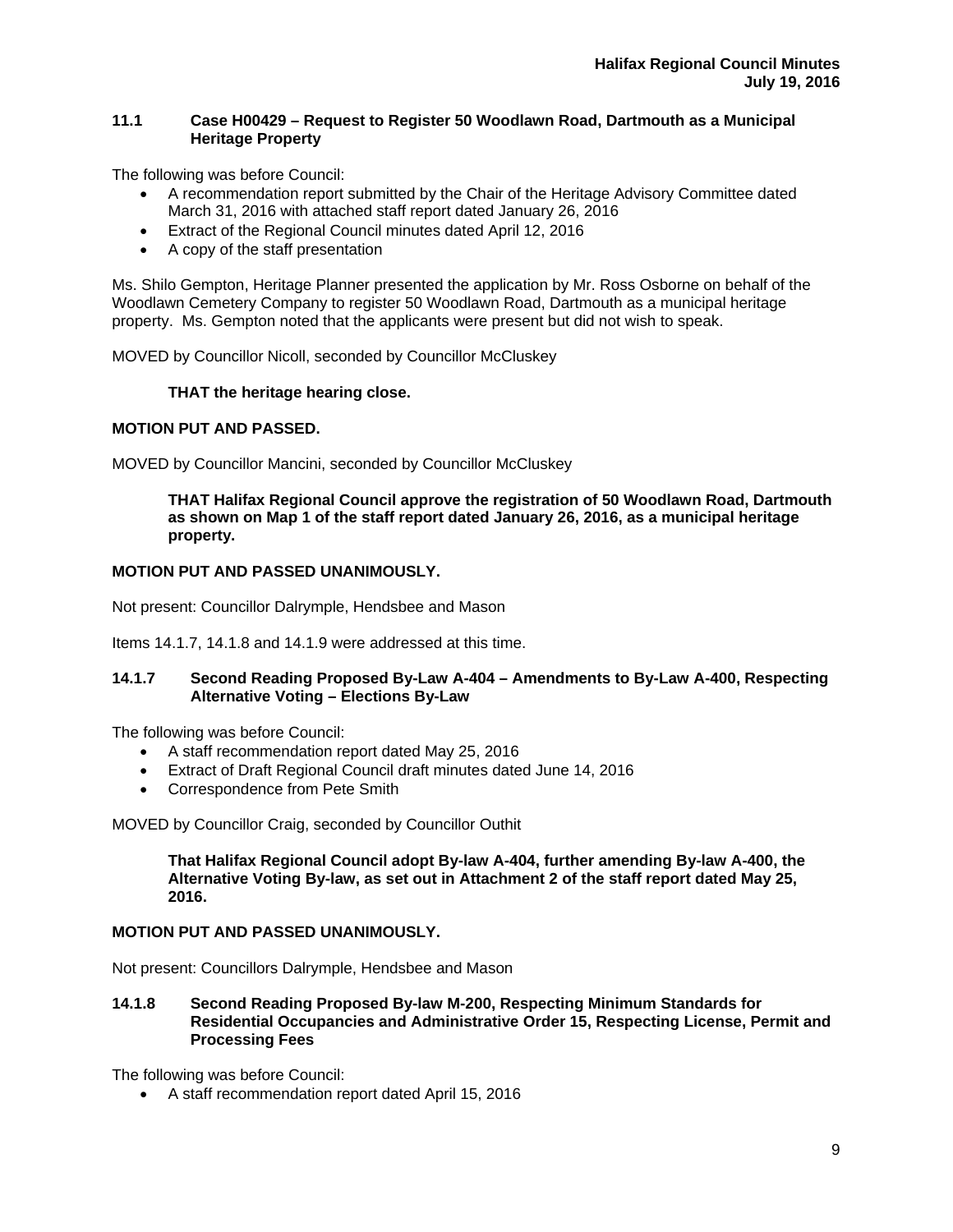Extract of Draft Regional Council draft minutes dated June 14, 2016

MOVED by Councillor McCluskey, seconded by Deputy Mayor Whitman

## **THAT Halifax Regional Council:**

- **1. Adopt By-Law M-200, Respecting Minimum Standards for Residential Occupancies, which will repeal and replace By-law M-100 as set out in Appendix A of the staff report dated April 15, 2016; and**
- **2. Adopt Amendments to Administrative Order 15, Respecting the License, Permit and Processing Fees as set out in Appendix B of the staff report dated April 15, 2016.**

## **MOTION PUT AND PASSED UNANIMOUSLY.**

Not present: Councillors Dalrymple, Hendsbee and Mason

#### **14.1.9 Second Reading Proposed By-Law A-701, Amendment to By-law A-700, Respecting Animals and Responsible Pet Ownership – Amend By-law A-700 to Exempt Bees**

The following was before Council:

- A staff recommendation report dated May 19, 2016
- Extract of Draft Regional Council draft minutes dated June 14, 2016

MOVED by Councillor Nicoll, seconded by Councillor Mancini

**THAT Halifax Regional Council adopt By-Law A-701, amending By-Law A-700, Respecting Animals and Responsible Pet Ownership, to clarify that clause 8(1)(a) does not apply to bees owned by beekeepers registered under the Bee Industry Act as set out in Appendix B to the staff report dated May 19, 2016.** 

#### **MOTION PUT AND PASSED UNANIMOUSLY.**

Not present: Councillors Dalrymple, Hendsbee, Mason and Outhit

#### **14.3.3 Change to Capital Funding Allocation for St. Margaret's Bay Area Rails to Trails Association**

The following was before Council:

 A recommendation report submitted by the Chair of the Audit & Finance Standing Committee dated July 6, 2016 with attached staff report dated May 31, 2016

MOVED by Councillor Mosher, seconded by Deputy Mayor Whitman

**THAT Halifax Regional Council change the designation of capital funding to be provided to the St. Margaret's Bay Area Rails to Trails Association (SMBARTA) from "planning" to "recapitalization".** 

## **MOTION PUT AND PASSED UNANIMOUSLY.**

Not present: Councillors Dalrymple, Hendsbee, Mason and Outhit

#### **14.3.4 Dartmouth Heritage Museum Society – Funding Source**

The following was before Council:

 A recommendation report submitted by the Chair of the Audit & Finance Standing Committee dated July 6, 2016 with attached staff report dated May 30, 2016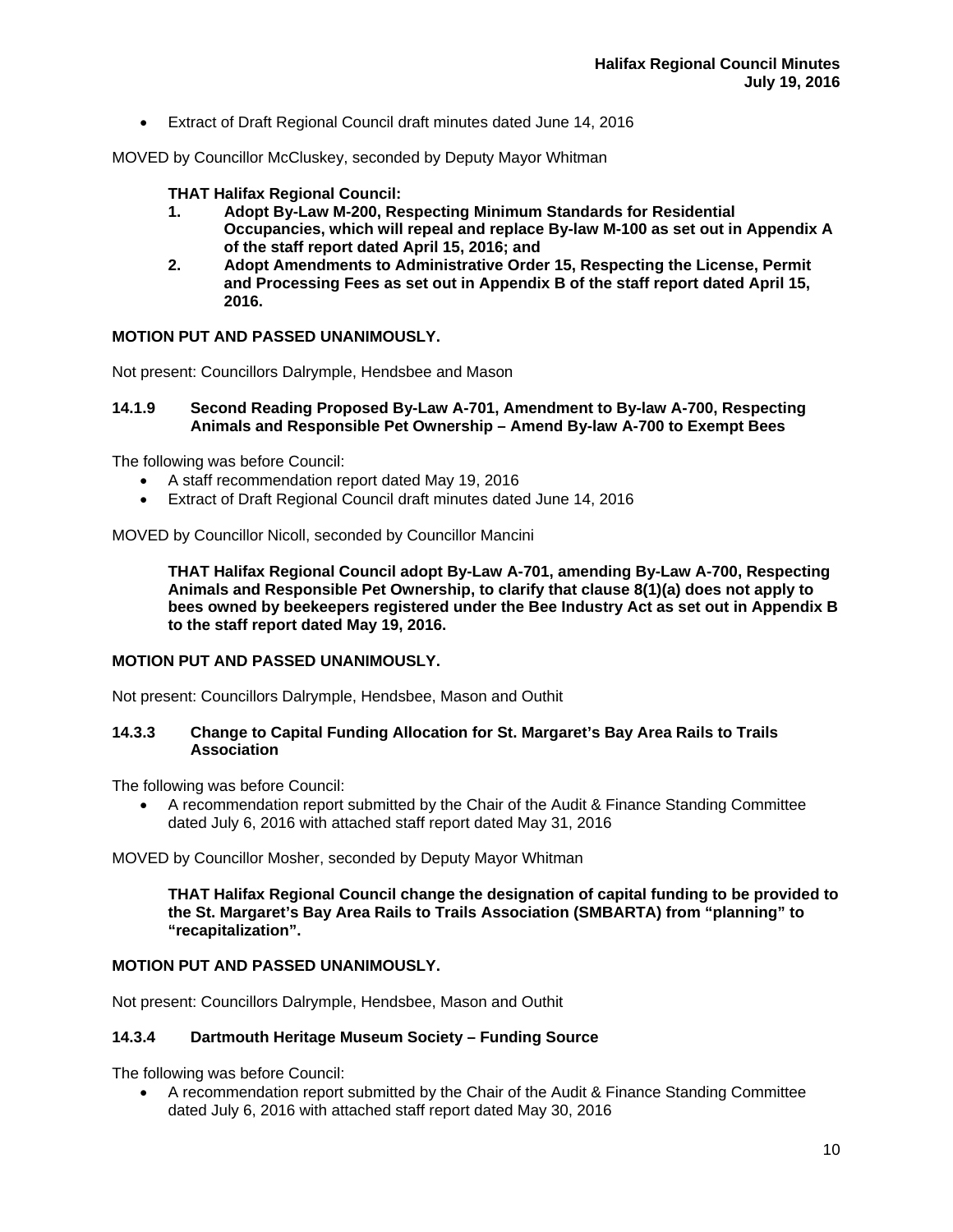MOVED by Councillor Mosher, seconded by Councillor McCluskey

**THAT Halifax Regional Council approve an additional \$50,000 in funding for Dartmouth Heritage Museum Society for the 16/17 fiscal year funded from the Operating Surplus Reserve, Q328.** 

#### **MOTION PUT AND PASSED UNANIMOUSLY.**

Not present: Councillors Dalrymple, Mason and Outhit

#### **14.4 COMMUNITY PLANNING AND ECONOMIC DEVELOPMENT STANDING COMMITTEE**

#### **14.4.1 Halifax Rural Index**

The following was before Council:

 A recommendation report submitted by the Chair of the Community Planning & Economic Development Standing Committee dated June 24, 2016 with attached staff report dated May 25, 2016

MOVED by Councillor Nicoll, seconded by Councillor Karsten

**THAT Halifax Regional Council direct staff, working in collaboration across municipal business units and with the Halifax Partnership, to create and maintain a Halifax Rural Index along the lines described in the Discussion section of the May 25, 2016 staff report. It is further recommended that staff continue to explore the development of a broader index involving other municipalities, Union of Nova Scotia Municipalities (UNSM) and the Province.** 

## **MOTION PUT AND PASSED UNANIMOUSLY.**

Not present: Councillors Dalrymple, Mason and Outhit

#### **14.5 TRANSPORTATION STANDING COMMITTEE**

#### **14.5.1 Second Reading Proposed By-law A-501, Amendment to By-law A-500 the Amending By-law and Proposed Administrative Order 2016-003-ADM – Mitigation of Construction Impacts**

The following was before Council:

- A recommendation report submitted by the Chair of the Transportation Standing Committee dated June 14, 2016 with attached staff report dated April 13, 2016
- Extract of Regional Council draft minutes dated June 21, 2016
- Correspondence from Bill Campbell

MOVED by Councillor Rankin, seconded by Councillor Karsten

#### **THAT Halifax Regional Council:**

- **1. Adopt By-law A-501 amending By-law A-500, the Amending By-law, as contained in Attachment B of the staff report dated April 13, 2016, the purpose of which is to amend By-law B-201, the Building By-law; By-law E-200, the Encroachments Bylaw; and, By-law S-300, the Streets By-law; and**
- **2. Adopt Administrative Order 2016-003-ADM, Respecting Construction Site Management as contained in Attachment G of the staff report dated April 13, 2016.**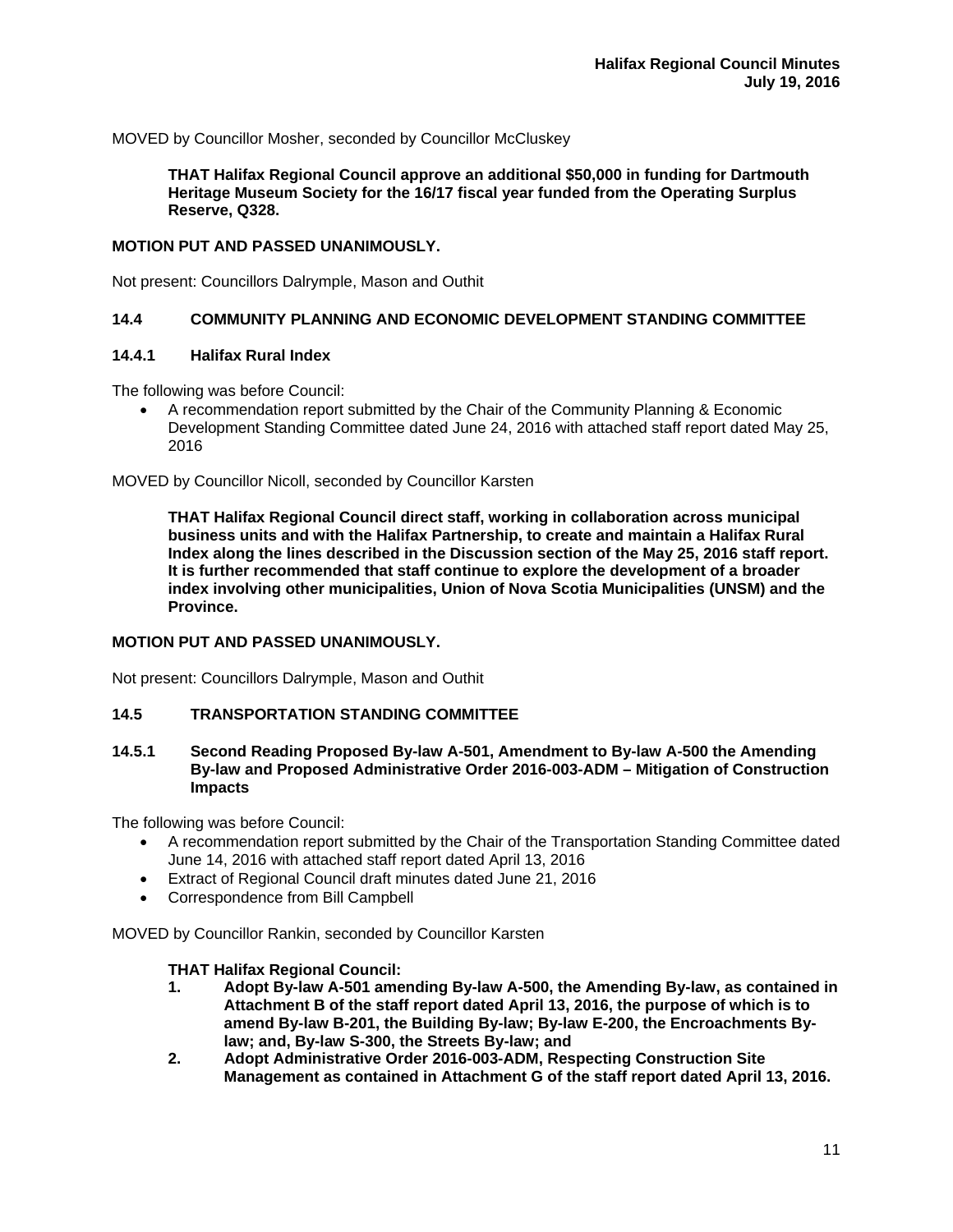In response to questions raised, it was noted that the Construction Management, Pedestrian Management and Traffic Control Plans and their mapped locations (e.g. way finding and detours) will be placed on the Municipality's webpage for the public's reference/information. As well, that staff is working with the Canadian National Institute for the Blind (CNIB) to obtain their logo and that the content of the CNIB's *Clearing Our Path* document is reflected in the Construction Management Guidelines, which will be referred to on the Municipality's webpage.

# **MOTION PUT AND PASSED UNANIMOUSLY.**

Not present: Councillors Dalrymple, Mason and Outhit

# **14.5.2 Prospect Road Sidewalk**

The following was before Council:

 A recommendation report submitted by the Chair of the Transportation Standing Committee dated June 29, 2016 with attached staff report dated May 12, 2016

MOVED by Councillor Rankin, seconded by Councillor Mosher

**THAT Halifax Regional Council not direct the installation of the proposed sidewalk until such time as recommendation 5 from the approved 2014-2019 Halifax Active Transportation Priorities Plan is implemented to provide a framework for systematic evaluation of active transportation infrastructure requests.** 

## **MOTION PUT AND PASSED.** (14 in favour, 1 against)

In favour: Mayor Savage, Deputy Mayor Whitman, Councillors Karsten, Nicoll, McCluskey, Mancini, Watts, Mosher, Walker, Adams, Rankin, Johns, Craig and Outhit

Against: Councillor Hendsbee

Not present: Councillors Dalrymple and Mason

# **14.5.3 Crosswalk Flag Program**

The following was before Council:

- A recommendation report submitted by the Chair of the Transportation Standing Committee dated June 29, 2016 with attached staff report dated June 6, 2016
- Correspondence from Norm Collins

MOVED by Councillor Outhit, seconded by Councillor Rankin

#### **THAT Halifax Regional Council direct staff to prepare an administrative order outlining a policy, process, governance, and criteria for the allowance of crosswalk flags to be placed at crosswalks.**

During the discussion, the following suggestions were made:

- Installing crosswalk flags that go from one pedestrian path that cross a residential street to another pedestrian path
- Having a mechanism in the administrative order to remove crosswalk flag buckets if the buckets have been empty for a period of time, rather than continuously re-filling the buckets only to have the flags stolen or blow away
- In regard to the quality of the flags, consider replacing flags with standardized, more robust, reflective flags with the walking man symbol
- Removal of the mid-block buckets/flags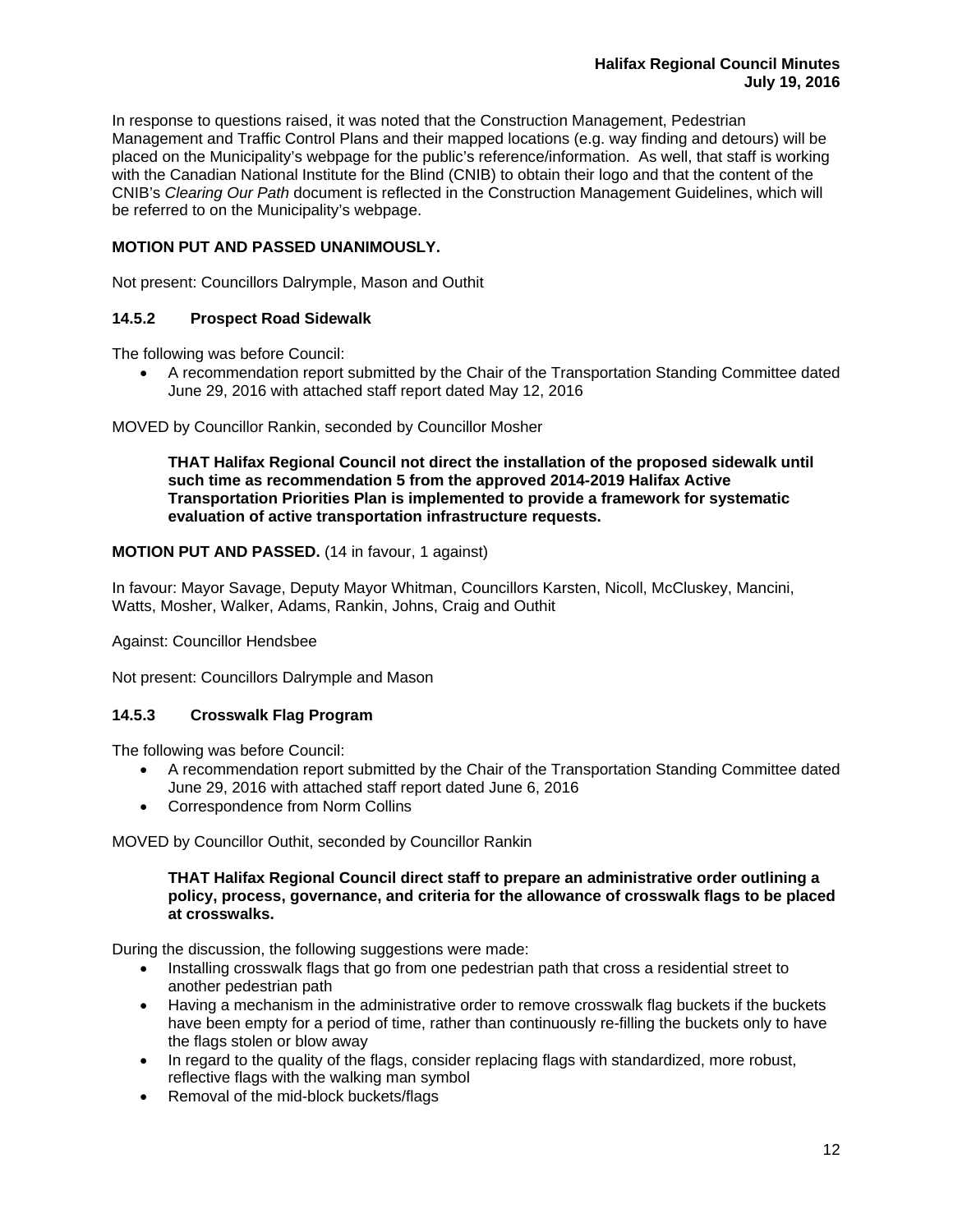## **MOTION PUT AND PASSED UNANIMOUSLY.**

Not present: Councillors Dalrymple and Mason

#### **14.5.4 Integrated Mobility Plan Update**

The following was before Council:

 A recommendation report submitted by the Chair of the Transportation Standing Committee dated June 29, 2016 with attached staff report dated May 30, 2016

MOVED by Councillor Outhit, seconded by Councillor Nicoll

#### **THAT Halifax Regional Council receive a presentation from staff on the matter, and schedule a date for the presentation for a future Regional Council meeting.**

#### **MOTION PUT AND PASSED UNANIMOUSLY.**

Not present: Councillors Dalrymple and Mason

The Clerk will review the schedule and determine an appropriate date.

## **14.6 HALIFAX AND WEST COMMUNITY COUNCIL**

#### **14.6.1 Case 19353 – Amendments to the Halifax Municipal Planning Strategy and Peninsula Land Use By-law and Development Agreement, 2470 and 2480 Maynard Street, Halifax**

The following was before Council:

- A recommendation report submitted by the Chair of Halifax & West Community Council dated June 29, 2016 with attached staff report dated April 20, 2016
- Correspondence from Margie MacDonald, Willow Tree Group, Patricia Kipping, Mary Evans, Ian Porter

MOVED by Councillor Watts, seconded by Councillor Johns

**THAT Halifax Regional Council give First Reading to consider the proposed amendments to the Halifax Municipal Planning Strategy and the Halifax Peninsula Land Use By-law as set out in Attachments A and B of the staff report dated April 20, 2016 and schedule a public hearing.** 

#### MOVED by Councillor Watts, seconded by Councillor Mancini

**THAT Halifax Regional Council defer First Reading and scheduling a public hearing until staff prepare a supplementary report regarding the impacts of height and density for the Agricola Primary Growth Area based on the public consultation on Centre Plan Primary Growth Areas.** 

Councillor Watts explained the rationale for the deferral in regard to Agricola Street being identified as a primary growth area. She indicated that public consultation respecting height and density for Agricola Street closes August 5, 2016 and that based on the feedback received to date there are concerns around height increases for this area.

**MOTION PUT AND DEFEATED.** (2 in favour, 14 against)

In favour: Councillors Watts and Johns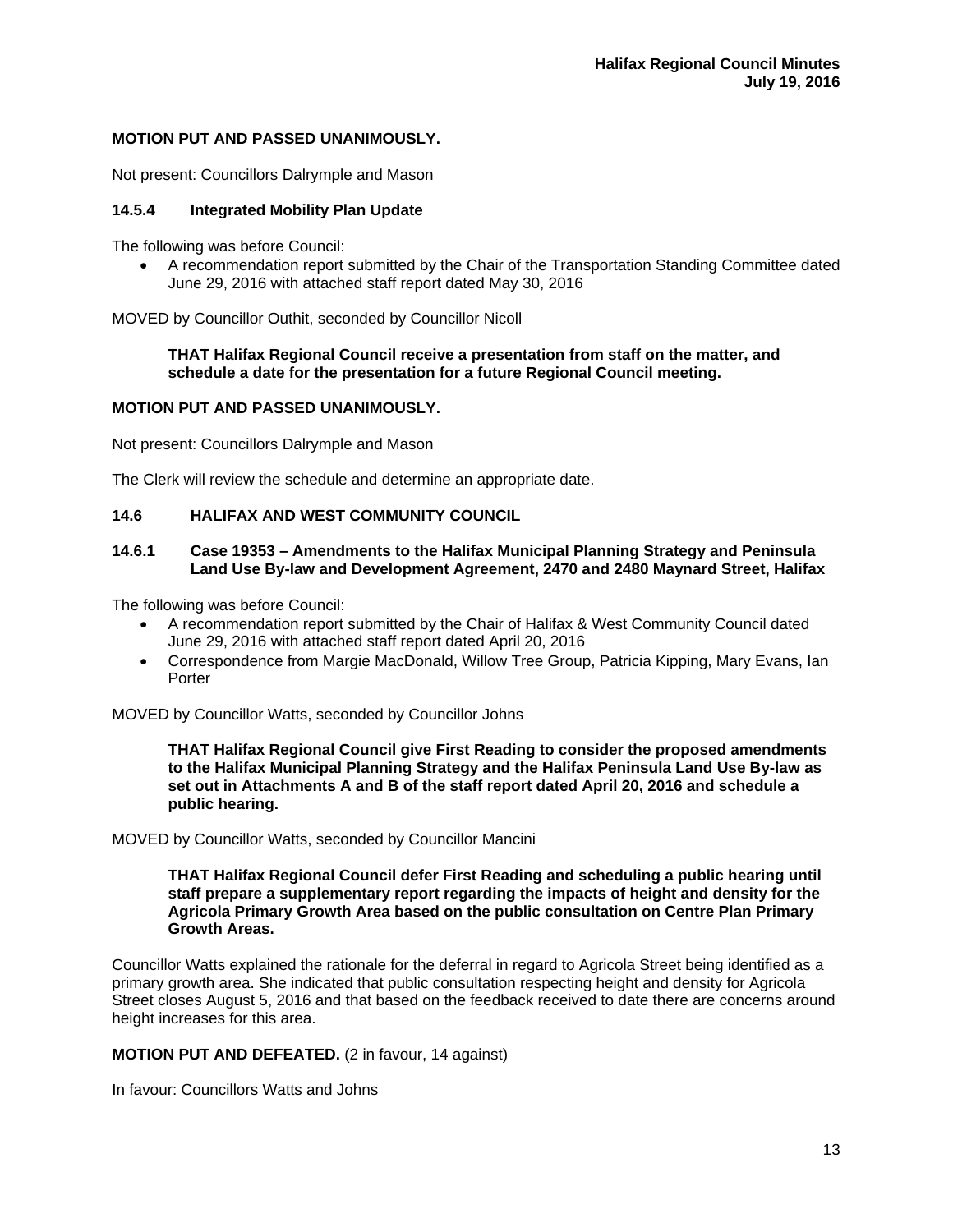Against: Mayor Savage, Deputy Mayor Whitman, Councillors Dalrymple, Hendsbee, Karsten, Nicoll, McCluskey, Mancini, Mosher, Walker, Adams, Rankin, Craig and Outhit

Not present: Councillor Mason

## **MOTION PUT AND PASSED UNANIMOUSLY.**

Not present: Councillors Dalrymple and Mason

## **14.6.2 Plan Dutch Village Road**

The following was before Council:

 A recommendation report submitted by the Chair of Halifax & West Community Council dated June 29, 2016 with attached staff report dated April 1, 2016

MOVED by Councillor Walker, seconded by Councillor Mosher

#### **THAT Halifax Regional Council:**

- **1. Give First Reading to consider the proposed amendments to the Halifax Municipal Planning Strategy (MPS), the Halifax Peninsula Land Use By-law (LUB) and Halifax Mainland Land Use By-law as set out in Attachments A, B and C of the report dated April 1, 2016 and schedule a public hearing;**
- **2. Direct staff to undertake preliminary design work to confirm the cost and feasibility of providing pedestrian and bicycle infrastructure, and potentially other streetscape elements where needed, on Dutch Village Road and report back to Regional Council, and further if approved by Regional Council, the project be considered for future delivery through the active transportation capital program and will include a public engagement process.**

#### **MOTION PUT AND PASSED UNANIMOUSLY.**

Not present: Councillors Mason and Johns

## **14.7 HARBOUR EAST – MARINE DRIVE COMMUNITY COUNCIL**

**14.7.1 Case 18599 – Eastern Passage/Cow Bay Municipal Panning Strategy and Land Use By-Law Amendments – Multiple Unit Dwellings in the Commercial Designation and a Development Agreement for Multiple Dwelling Units at 1490 Main Road, Eastern Passage** 

The following was before Council:

 A recommendation report submitted by the Chair of Harbour East-Marine Drive Community Council dated July 5, 2016 with attached staff report dated June 3, 2016

Councillor Karsten was prepared to put the recommendation on the floor but sought clarification respecting the public hearing process. Mr. John Traves, Acting Chief Administrative Officer advised that the timing issue related to the ability of the Harbour East-Marine Drive Community Council to have a meeting before the Fall Municipal election and giving notice of provisions (e.g. advertising). He explained that the legal provisions for a joint public hearing is that the members that hear the public hearing must make the decision. Alternatively, the Community Council could schedule a special meeting prior to the election; however, if ministerial approval is not obtained prior to the election, it could result in having to hold another joint hearing or starting the process over.

Council recessed at 2:50 p.m. and reconvened at 3:13 p.m.

MOVED by Councillor Karsten, seconded by Councillor McCluskey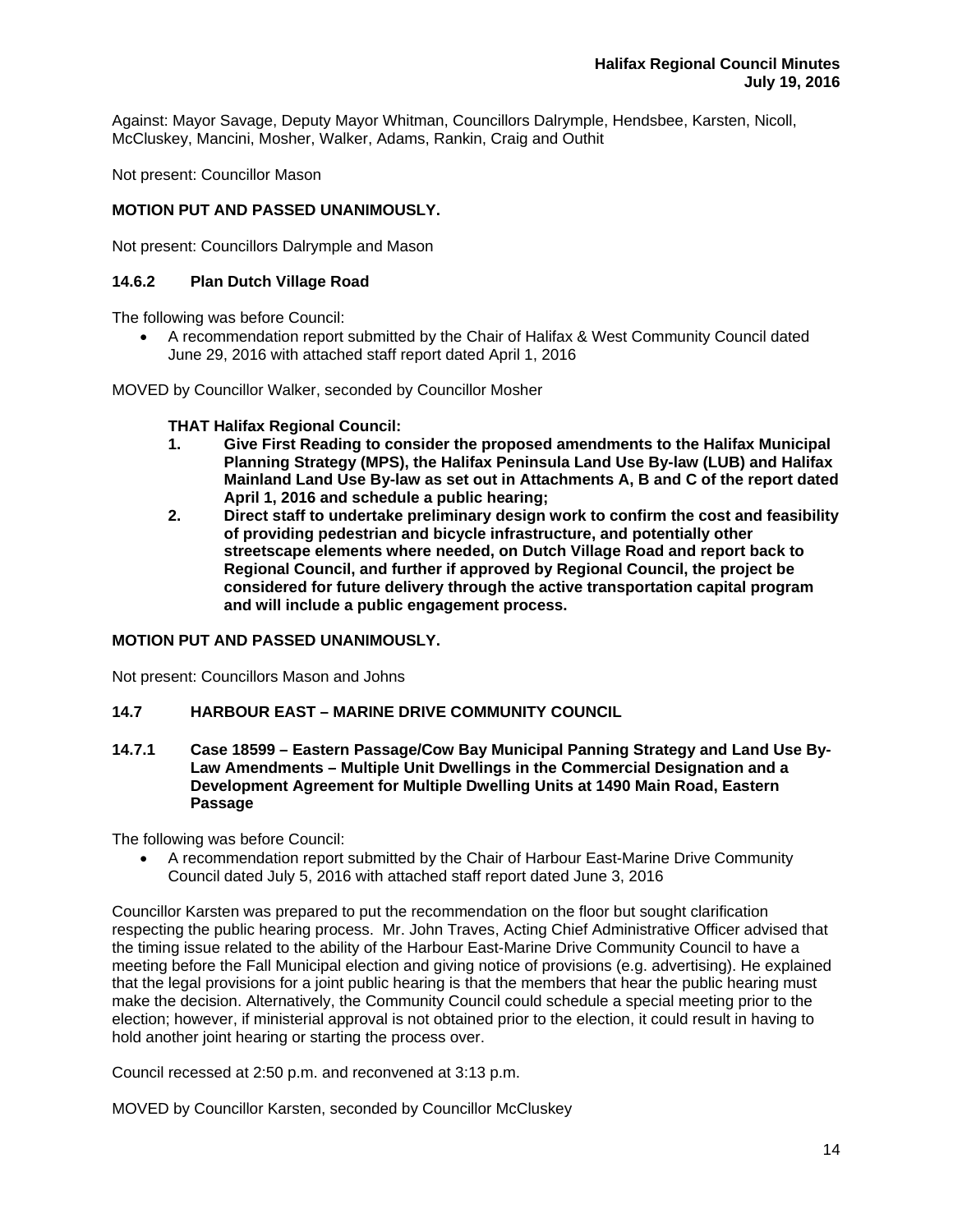**THAT Halifax Regional Council give First Reading to consider the proposed amendments to the Municipal Planning Strategy and Land Use By-law for Eastern Passage/Cow Bay as set out in Attachments A and B of the staff report dated June 3, 2016, regarding the allowances for multiple unit dwellings in the Commercial Designation in Eastern Passage, and schedule a Joint Public Hearing with Harbour East Marine Drive Community Council.** 

Councillor Karsten advised that, during the recess, in discussion with staff, consideration has been given to set a date for a joint public hearing for August 9, 2016 and this date would work in regard to proper public notification.

## **MOTION PUT AND PASSED UNANIMOUSLY.**

Not present: Councillors Mason and Johns

**14.7.2 Case 19258 – Amendments to the Downtown Dartmouth Secondary Planning Strategy and Land Use By-Law and Development Agreement - 8 Linden Lea, Dartmouth** 

The following was before Council:

 A recommendation report submitted by the Chair of Harbour East-Marine Drive Community Council dated July 5, 2016 with attached staff report dated May 20, 2016

MOVED by Councillor McCluskey, seconded by Councillor Nicoll

**THAT Halifax Regional Council give First Reading to consider the proposed amendments to the Downtown Dartmouth Secondary Planning Strategy and Land Use By-law as set out in Attachments A and B of the staff report dated May 20, 2016 and schedule a Joint Public Hearing with Harbour East Marine Drive Community Council.** 

# **MOTION PUT AND PASSED UNANIMOUSLY.**

Not present: Councillors Mason and Johns

## **14.7.3 Request for a Staff Report regarding Cole Harbour/Westphal Municipal Planning Strategy**

The following was before Council:

 A recommendation report submitted by the Chair of Harbour East-Marine Drive Community Council dated July 5, 2016 with attached councillor request for consideration form dated June 30, 2016

MOVED by Councillor Nicoll, seconded by Councillor McCluskey

**THAT Halifax Regional Council request a staff report regarding possible amendments to the Cole Harbour/Westphal Municipal Planning Strategy and Land use By-Law to prohibit the continuation of certain light industrial uses identified in Appendix "B" of the Land Use By-Law.** 

#### **MOTION PUT AND PASSED UNANIMOUSLY.**

Not present: Councillors Mason and Johns

## **14.8 GRANTS COMMITTEE**

#### **14.8.1 Interim Professional Arts Organization Grant Program – 2016/17 Recommended Awards**

The following was before Council: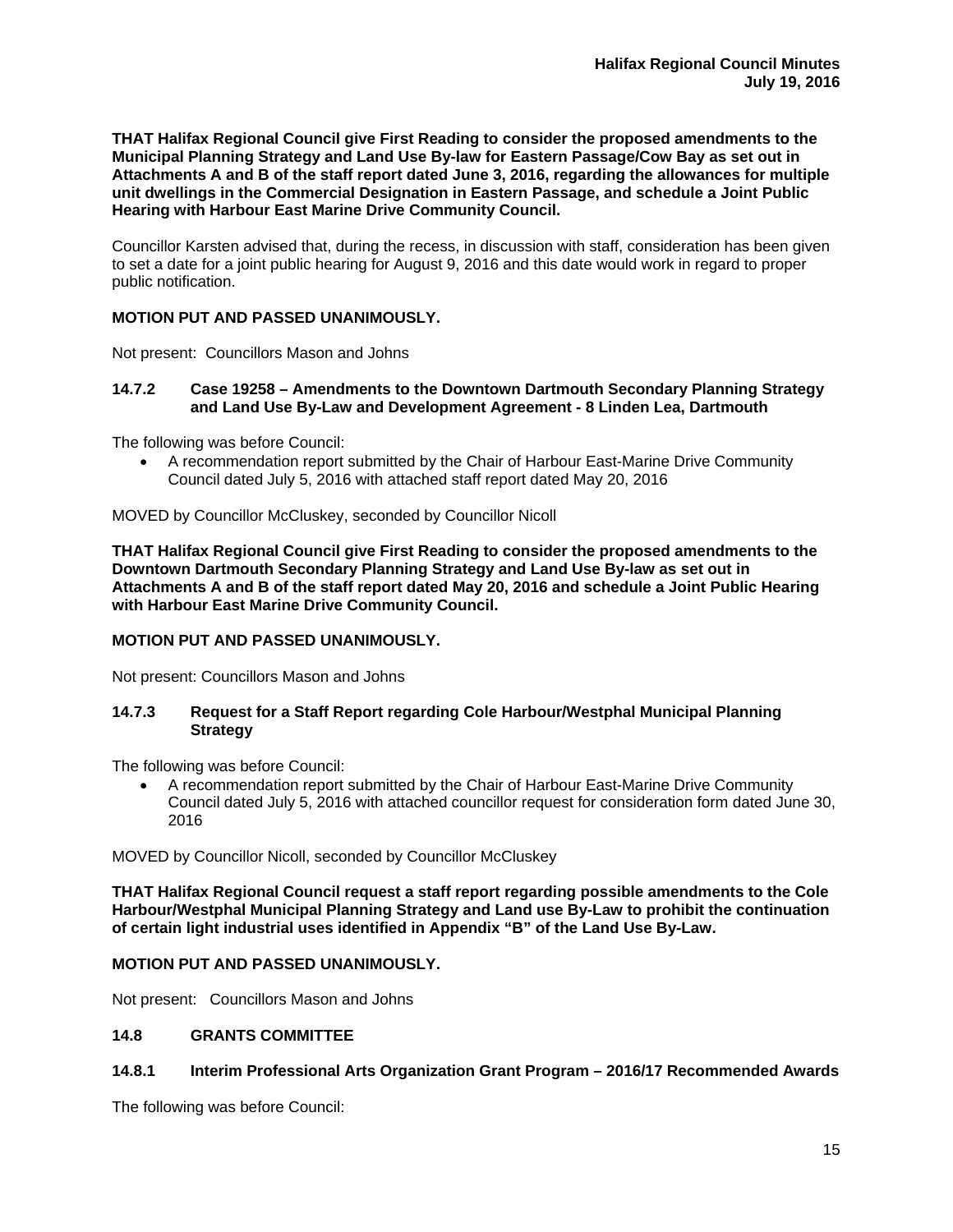A recommendation report submitted by the Chair of the Grants Committee dated June 30, 2016 with attached staff report dated June 1, 2016

MOVED by Councillor Dalrymple, seconded by Councillor Mancini

## **THAT Halifax Regional Council approve:**

- **1. 25 awards for operating assistance at a combined value of \$284,500 as detailed in Attachment 2 of the staff report dated June 1, 2016 from operating account C760- 8004 – Interim Professional Arts Organization Grant Program; and**
- **2. 13 awards for project assistance at a combined value of \$75,500 as detailed in Attachment 2 of the staff report dated June 1, 2016 from operating account C764- 8004 – Interim Professional Arts Organization Grant Program.**

## **MOTION PUT AND PASSED UNANIMOUSLY.**

Not present: Councillors Mason, Johns, and Outhit.

## **14.9 HERITAGE ADVISORY COMMITTEE**

## **14.9.1 Request to Waive a Right of First Refusal for 1260 Blenheim Terrace, Halifax**

The following was before Council:

 A recommendation report submitted by the Chair of the Heritage Advisory Committee dated June 27, 2016 with attached staff report dated May 25, 2016

MOVED by Deputy Mayor Whitman, seconded by Councillor Walker

#### **THAT Halifax Regional Council:**

- **1. Retain the existing heritage agreement but consent to a waiver of the right of first refusal for lot 2E-1 granted to the Halifax Regional Municipality by Diana Joyce Higgs in sections 3 (e) and 4 of an amended Heritage Agreement for the Sir Sandford Fleming Lodge (1260 Blenheim Terrace, Halifax) dated June 2, 1998; and**
- **2. Authorize the Mayor and Clerk to execute the necessary release on behalf of the Municipality to effect the waiver as outlined in recommendation 1.**

In response to a question to clarify whether there would be any financial implication for the Municipality, Ms. Holm advised that there are no financial implications to waiver the right of first refusal. She further explained that the property has been reviewed by staff and it has been determined there is no strategic need for the property. Ms. Holm noted that there would be financial implications only in a situation if HRM were to step forward to purchase the property.

#### **MOTION PUT AND PASSED UNANIMOUSLY.**

Not present: Councillors Mason and Johns

# **14.10 SPECIAL EVENTS ADVISORY COMMITTEE**

#### **14.10.1 2016 Davis Cup Report**

The following was before Council:

 A recommendation report submitted by the Chair of the Special Events Advisory Committee dated July 6, 2016 with attached staff report dated June 23, 2016

MOVED by Councillor Craig, seconded by Councillor Nicoll

#### **THAT Halifax Regional Council:**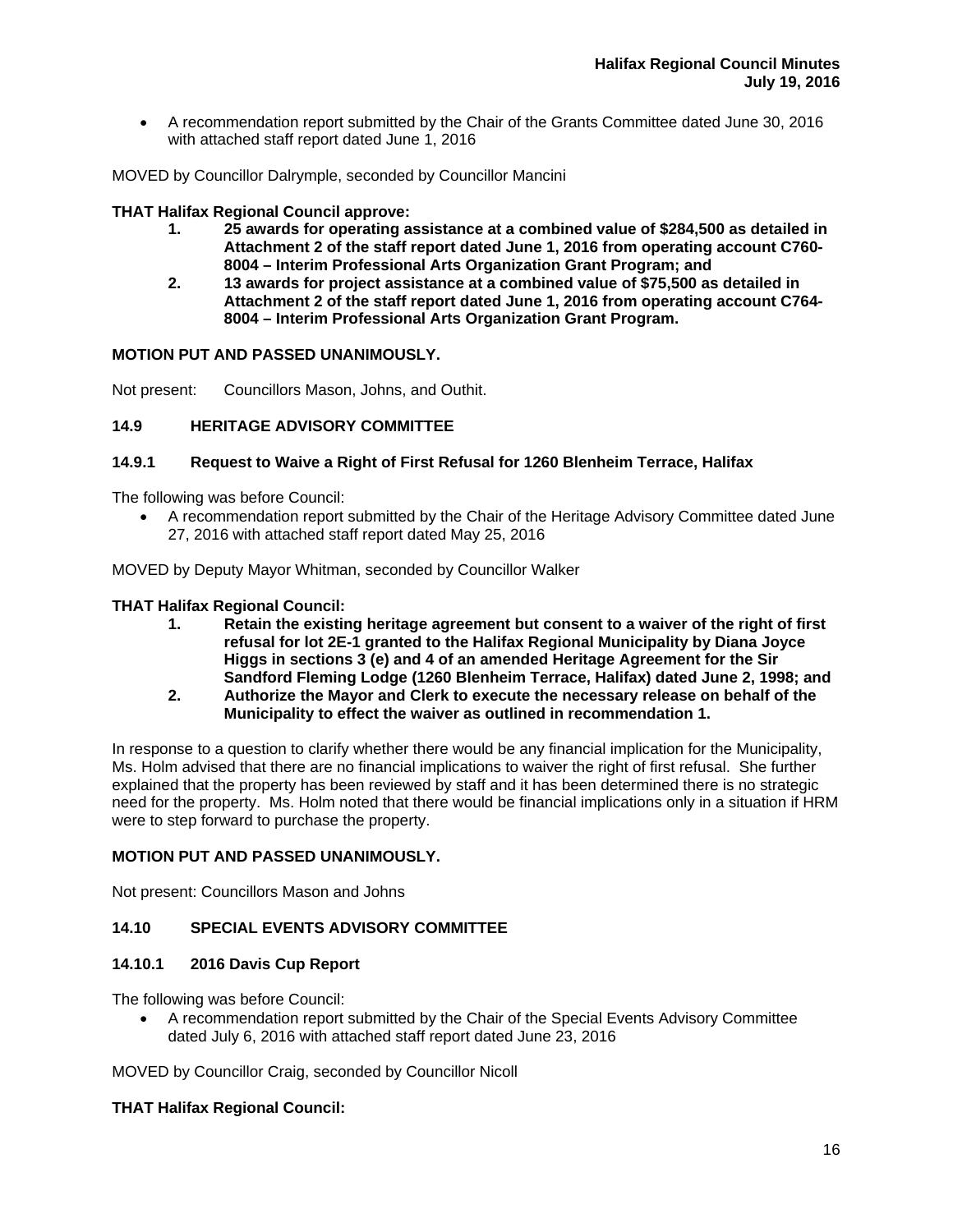- **1. Approve a hosting fee of \$50,000 for the 2016 Davis Cup to be funded from the 2016/17 Marketing Levy Special Events Reserve (Q315) conditional on Halifax securing the event; and**
- **2. Authorize the Mayor to provide a Letter of Commitment outlining the financial commitment and conditions to Tennis Canada for hosting the 2016 Davis Cup (Attachment 3 of the staff report dated June 23, 2016).**

## **MOTION PUT AND PASSED UNANIMOUSLY.**

Not present: Councillors Mason and Johns

## **14.11 MEMBERS OF COUNCIL**

## **14.11.1 Councillor Hendsbee – Staff report on developing a new recreation field in North Preston**

The following was before Council:

A request for Council's consideration form submitted by Councillor Hendsbee

#### MOVED by Councillor Hendsbee, seconded by Councillor Craig

**THAT Halifax Regional Council request a recommendation report regarding the feasibility for provision of a recreation field in the North Preston area at 857 Upper Governor Street (PID 00639856 – currently owned by Halifax Water Commission) and further the report consider development of a recreation field which would provide an opportunity to explore the possibility of a community build concept with local contractors.** 

## **MOTION PUT AND PASSED UNANIMOUSLY.**

Not present: Councillor Mason

## **15. MOTIONS**

## **15.1 Councillor Rankin**

This item was dealt with earlier in the meeting. See page 2.

Regional Council dealt with items 17 and 18 at this time.

#### **17. ADDED ITEMS**

# **17.1 Award - Unit Price Tender No. 16-219, Asphalt Overlays Phase 2 – Various Locations**

The following was before Council:

A staff recommendation report dated July 13, 2016

MOVED by Councillor Nicoll, seconded by Councillor Mancini

**THAT Halifax Regional Council award Tender No. 16-219, Asphalt Overlays Phase 2 – Various Locations, to the lowest bidder meeting specifications, Dexter Construction Company Limited for a Total Tender Price of \$1,587,348 (net HST included) with funding from Project Account Nos. CR000005 – Street Recapitalization and CKU01084 – Sidewalk Renewals, as outlined in the Financial Implications section of the staff report dated July 13, 2016.** 

# **MOTION PUT AND PASSED UNANIMOUSLY.**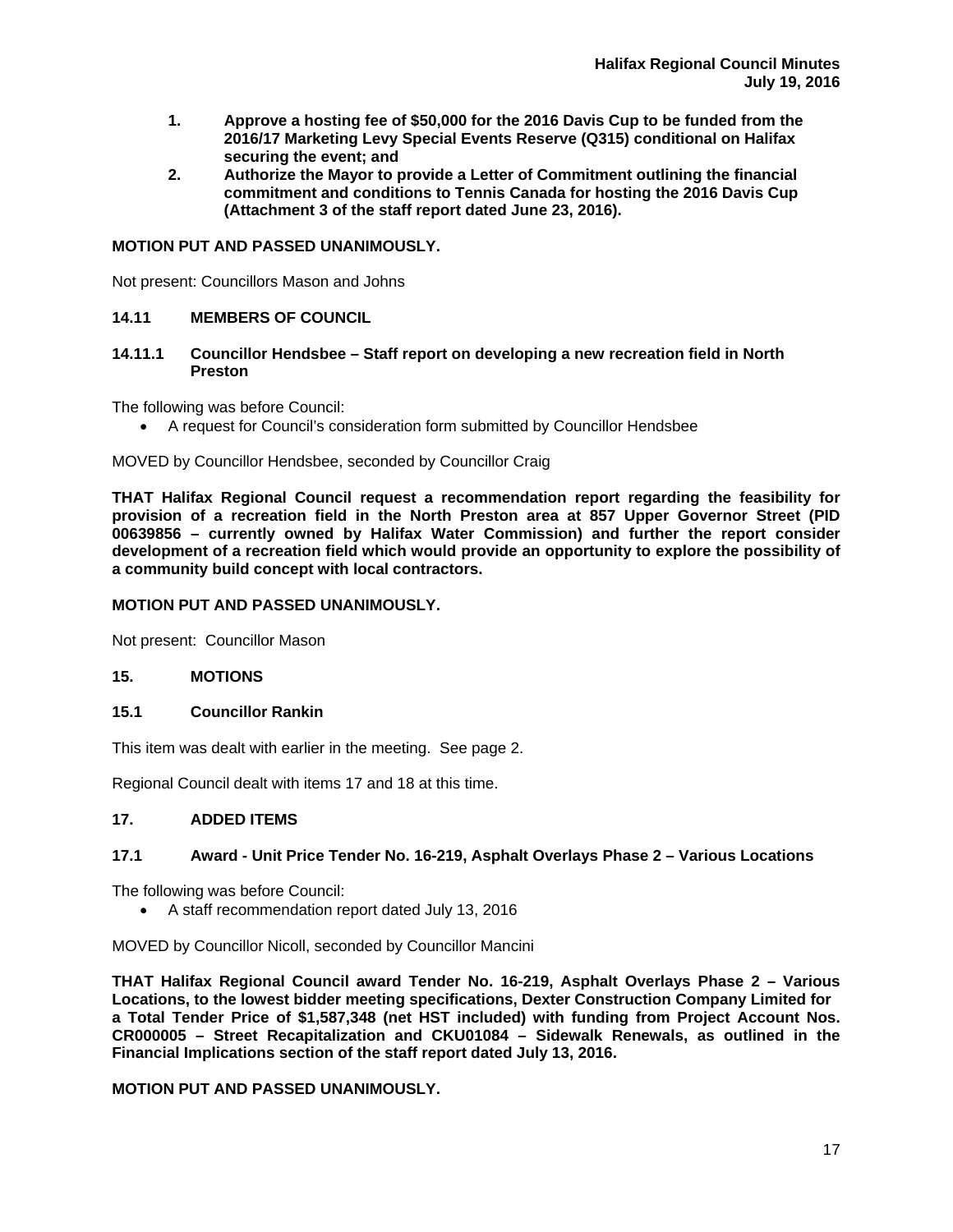Not present: Councillor Mason

## **17.2 Councillor Adams – Fire Station Nos. 62 and 63**

The following was before Council:

A Request for Council's Consideration Form submitted by Councillor Adams.

Councillor Adams advised that he was looking for an update with regard to the process on Fire Stations Nos. 62 and 63. He noted that he didn't need the information in the form of an information report and that a memorandum or e-mail message would be fine.

Mr. Traves, Acting CAO advised that staff would follow up with a memorandum to Councillor Adams.

## **18. NOTICES OF MOTION**

## **18.1 Councillor Rankin**

Councillor Rankin gave notice that, at the next meeting of Halifax Regional Council to be held on July 26, 2016, he proposes to move amendments to *Administrative Order 2016-001-GOV, Respecting the Advisory Committee on the Western Common*, the purpose of which is to amend section 11 regarding the term of membership to include that the initial term of membership for the member appointed from Halifax and West Community Council be for 2 years, and to amend the number of initial appointments to be 9 members in accordance with the composition of the committee membership.

## **18.2 Councillor Mosher**

Councillor Mosher gave notice that, at the next meeting of Halifax Regional Council to be held on July 26, 2016, she intends to move First Reading of proposed By-Law F-302, amending By-Law F-300, *A Bylaw Relating to Fees for the Provision of Taxation Information*, the purpose of which is to increase the administrative fee to financial institutions per *section 4* of By-law F-300 to \$18 from \$15, for the provision of tax account information in relation to the payment of taxes in which the financial institution has a mortgage interest.

#### **18.3 Deputy Mayor Whitman**

Deputy Mayor Whitman gave notice that, at the next meeting of Halifax Regional Council to be held on July 26, 2016, he intends to request a staff report to address recent concerns outlined to staff regarding the mobile sigh industry and available payment methods.

## **16. IN CAMERA (IN PRIVATE)**

#### **16.1 In Camera (In Private) Minutes – June 14 and 21, 2016**

**This matter was dealt with in public session.** 

MOVED by Councillor McCluskey, seconded by Councillor Walker

# **THAT the In Camera (In Private) minutes of June 14 and 21, 2016 be approved as circulated.**

# **MOTION PUT AND PASSED.**

**16.2 Personnel Matter**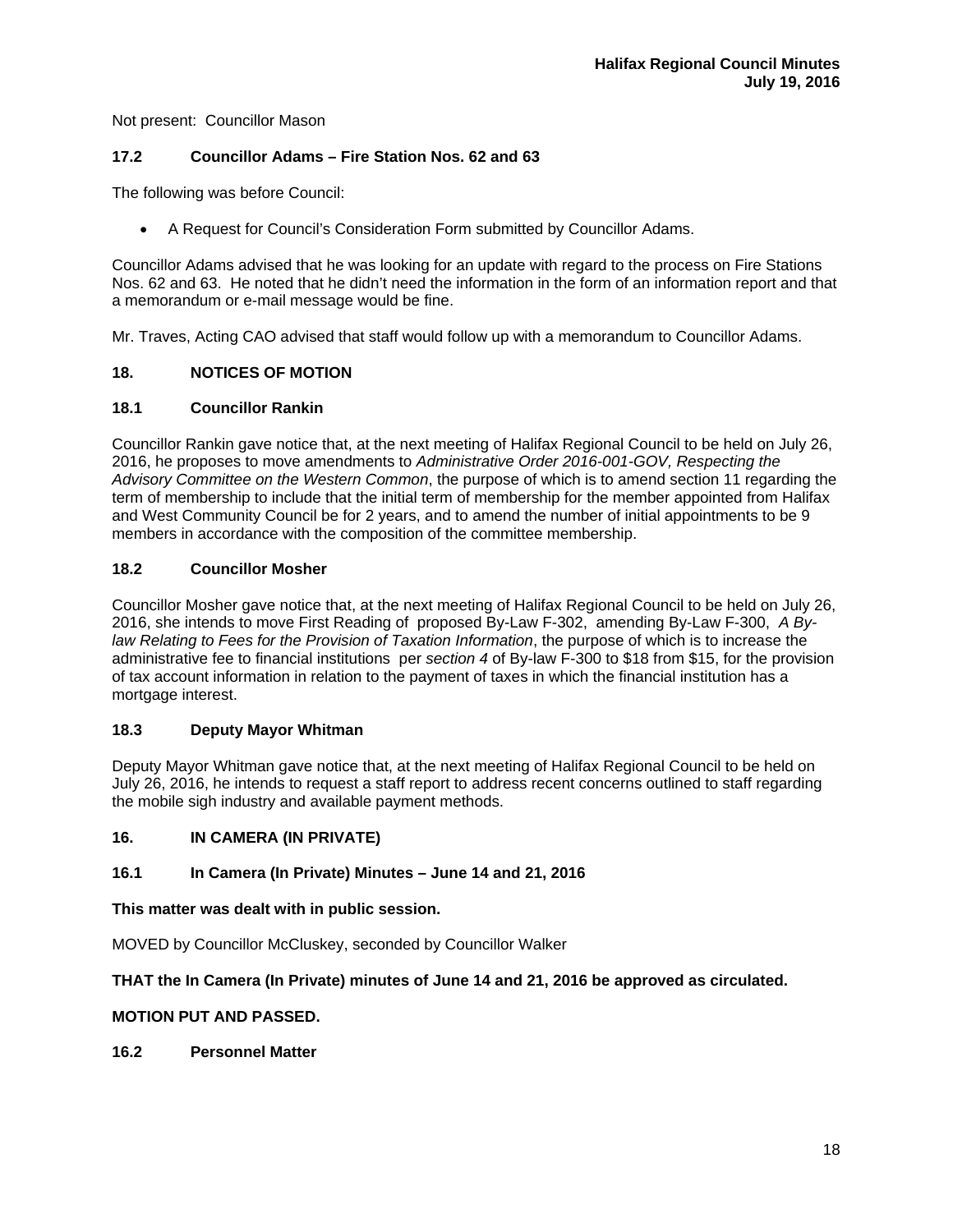## **16.2.1****Citizen Appointment to Active Transportation Advisory Committee** *– Private and Confidential Report*

This matter was dealt with in public session.

The following was before Council:

 A Private and Confidential recommendation report from the Chair of the Transportation Standing **Committee** 

MOVED by Councillor Rankin seconded by Councillor Karsten

## **THAT Halifax Regional Council:**

- **1. Approve the appointment to the Active Transportation Advisory Committee as set out in the discussion section of the June 23, 2016 private and confidential report from the Transportation Standing Committee.**
- **2. Release the name of the appointment to the Active Transportation Advisory Committee following Council's decision and notification of the successful candidate.**

# **MOTION PUT AND PASSED UNANIMOUSLY.**

Not present: Councillor Mason

MOVED by Councillor Rankin, seconded by Councillor McCluskey

# **THAT Halifax Regional Council convene In Camera (In Private).**

# **MOTION PUT AND PASSED.**

Council moved In Camera (In Private) at 3:47 p.m. and reconvened at 4:59 p.m.

#### **16.3 Contract Negotiations**

## **16.3.1 Materials Recovery Facility Storage Expansion –** *Private and Confidential Report*

The following was before Council:

A Private and Confidential staff recommendation report dated May 26, 2016

This matter was addressed In Camera (In Private) and ratified in public as follows:

MOVED by Councillor Walker, seconded by Councillor Nicoll

#### **THAT Halifax Regional Council:**

- **1. Authorize and direct staff to exercise the Capacity Expansion option as provide for within the 2014-2019 Renewal and Amending Agreement between the Halifax Regional Municipality and Miller Waste Systems Inc. for the operations of the Halifax owned Materials Recovery Facility, pending Ministerial Approval;**
- **2. Authorize and direct the Chief Administrative Officer (CAO) or his delegate to negotiate and execute a further amending agreement with Miller Waste Systems Inc. regarding the capital and operational costs of exercising Capacity Expansion at the Materials Recovery Facility and which achieves the key business terms set out in the private and confidential staff report dated May 26, 2016 to the satisfaction of the CAO or his delegate, subject to review by Legal Services.**
- **3. Authorize and the direct the (CAO) or his delegate to negotiate and execute amending agreements with the Municipality of East Hants and with the Municipality of Chester regarding the acceptance of recyclable materials from such**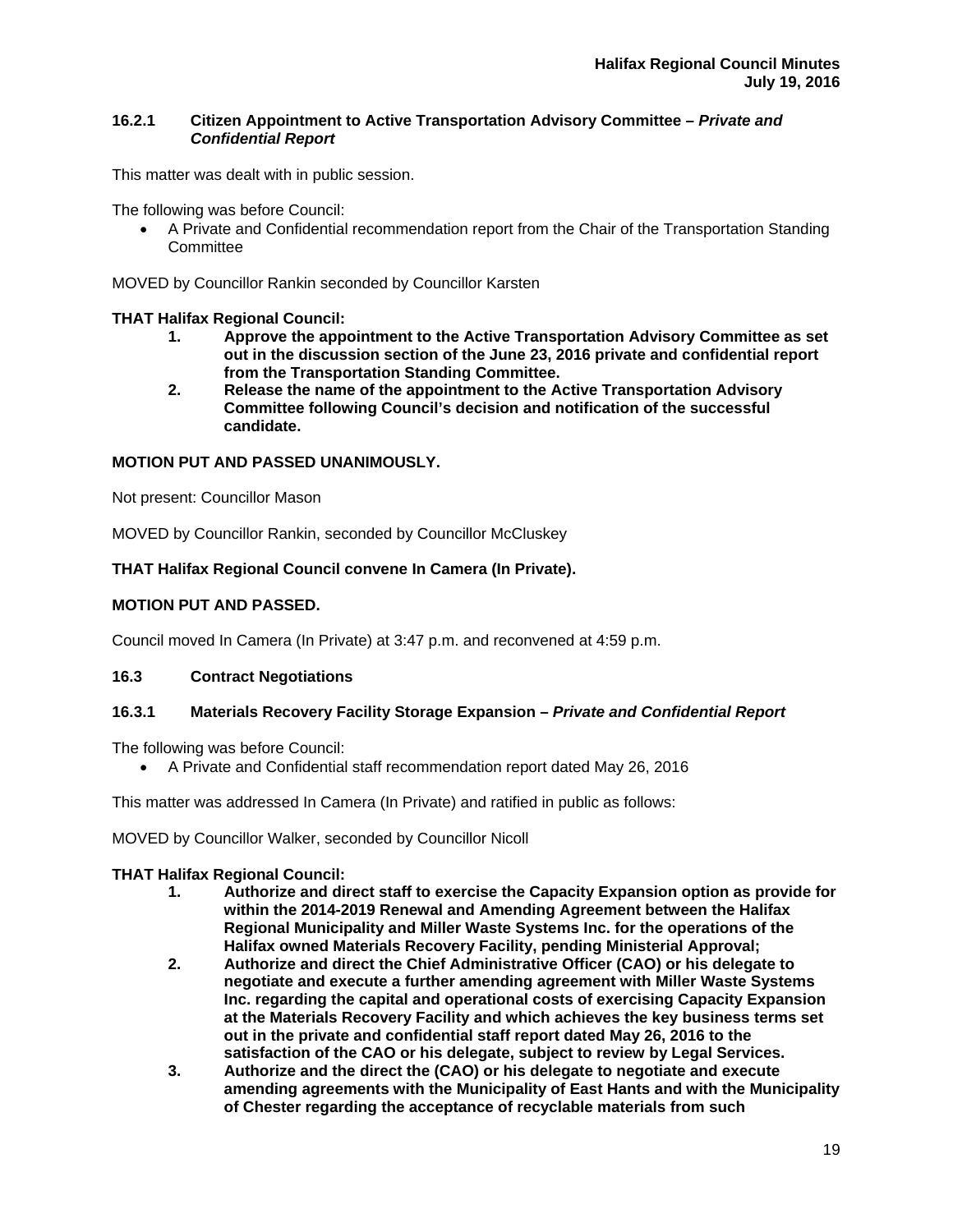**municipalities at the Materials Recovery Facility in order to extend such agreements until March 31, 2019, and to increase tipping fees by \$30 per tonne, and to achieve the key business terms set out in the private and confidential staff report dated May 26, 2016 to the satisfaction of the CAO or his delegate, subject to review by Legal Services.** 

- **4. Direct staff to prepare amendments to Administrative Order 16 "Fees for the Use of Solid Waste Management Facilities" to incorporate a recycling tipping fee at the Materials Recovery Facility of \$30 per tonne for the industrial, commercial and Institutional (IC&I) sector effective January 1, 2017, and report back to Council with such amendments for its consideration.**
- **5. Direct staff to release the private and confidential staff report dated May 26, 2016 after amending agreements have been executed by the CAO or his delegate.**

Mr. John Traves, Acting CAO clarified that recommendation 2 does not enable the Chief Administrative Officer to extend the agreement

## **MOTION PUT AND PASSED.**

In favour: Mayor Savage; Deputy Mayor Whitman; and Councillors: Dalrymple, Hendsbee, Karsten, Nicoll, McCluskey, Mancini, Watts, Mosher, Walker, Craig, and Outhit.

Against: Councillors Adams and Rankin

Not present: Councillors Mason and Johns

#### **16.4 Property Matter**

#### **16.4.1 Property Acquisition - 145 Main Street, Dartmouth, Nova Scotia –** *Private and Confidential Report*

The following was before Council:

A Private and Confidential staff recommendation report dated June 24, 2016

This matter was addressed In Camera (In Private) and ratified in public as follows:

MOVED by Councillor Mancini, seconded by Councillor Nicoll

#### **THAT Halifax Regional Council:**

- **1. Approve the amended terms of purchase for 145 Main Street (the "Property") as per Table 1 of the private and confidential staff report dated June 24, 2016 and authorize the Mayor and Municipal Clerk to execute an Agreement Amendment.**
- **2. It is further recommended that the private and confidential report dated June 24, 2016 not be released to the public until the transaction has closed.**

#### **MOTION PUT AND PASSED UNANIMOUSLY.**

Not present: Councillors Mason and Johns

#### **16.4.2 Adjacent Parcels – Porters Lake Canal, Highway 207, Seaforth /Three Fathom Harbour –**  *Private and Confidential Report*

This matter was addressed In Camera (In Private).

#### **17. ADDED ITEMS**